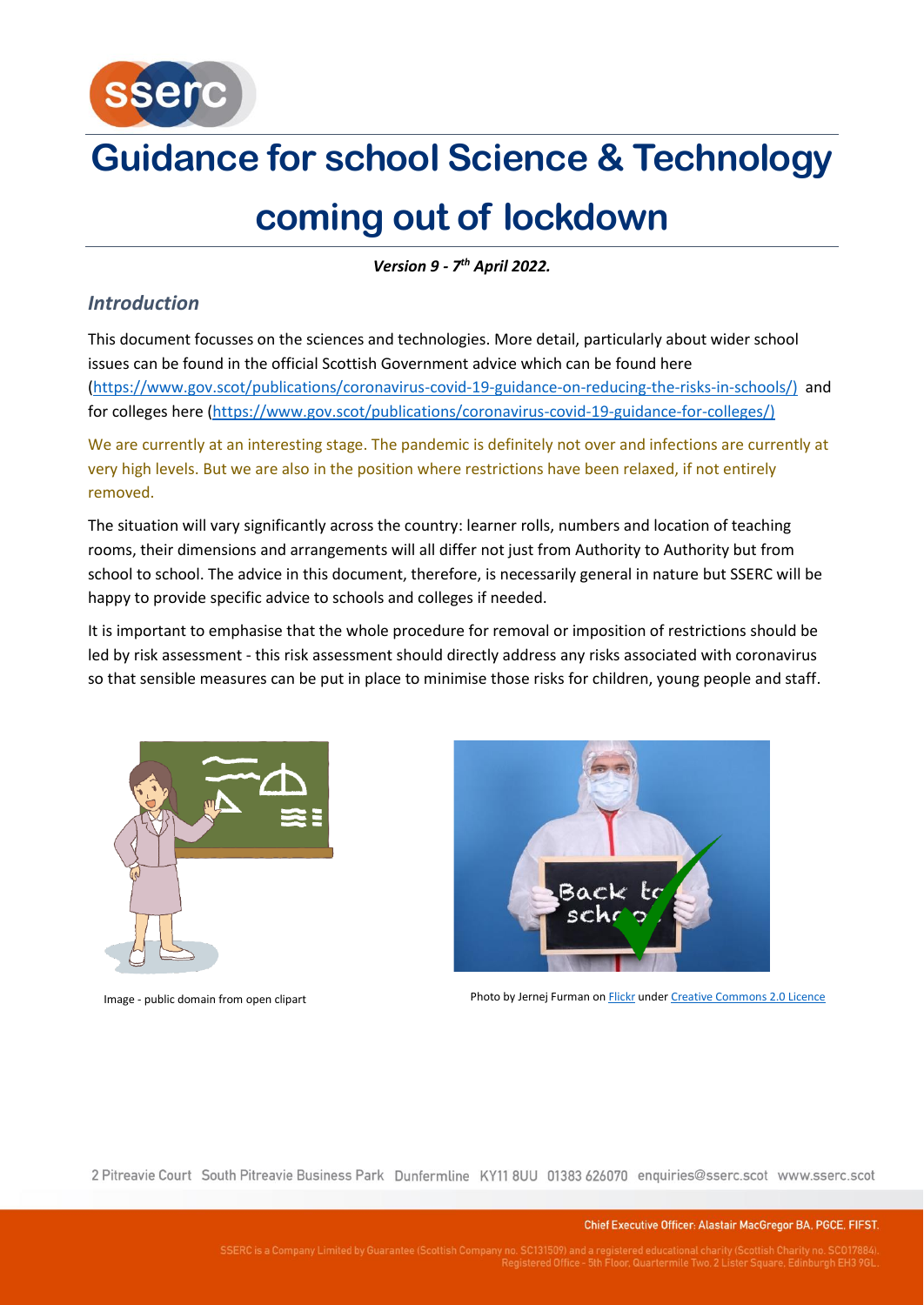# *Differences from previous versions*

- 2.0 In consultation with the Scottish Government, sections offering more general advice for schools have been removed as these are dealt with by government publications. The document now focusses more narrowly on the sciences and technologies.
	- Reformatting and branding.
	- Some changes to phrasing in a few places to increase clarity.
	- More guidance (in section on Hygiene) on the cleaning of equipment such as tools and computers.
	- New short section with information on other help SSERC can provide.
- 3.0 In light of the revision of guidance regarding returning to school (30th July). Substantial changes in the sections regarding social distancing. Minor alterations elsewhere that reflect this. FAQ section now included.

Further details, as they come, will mainly be addressed via a FAQ section which will be placed at the end of the document.

Latest FAQ update  $-12$ <sup>th</sup> April 2021

- 4.0 Changes in the section regarding sanitizing of equipment in light of revised government guidance.
- 5.0 For reopening in March 2021 there is a return to a 2m distancing between learners in the classroom as well as adults. Thus an emphasis on a blended learning approach.
- 6.0 Various relatively minor clarifications and . . .the 2m physical distancing between learners has been removed again. The section on Ventilation has been expanded (and pulled out to have its own heading). The section on outdoor learning has been expanded with more links.
- 7.0 No significant changes for the start of term but there are proposed ones for a few weeks later. A minor change relating to physical distancing requirements along with a few clarifications.
- 8.0 Revised guidance in line with the new, more infectious, omicron variant.
- 9.0 Revised guidance in line with reduction of restrictions. Changes shown in green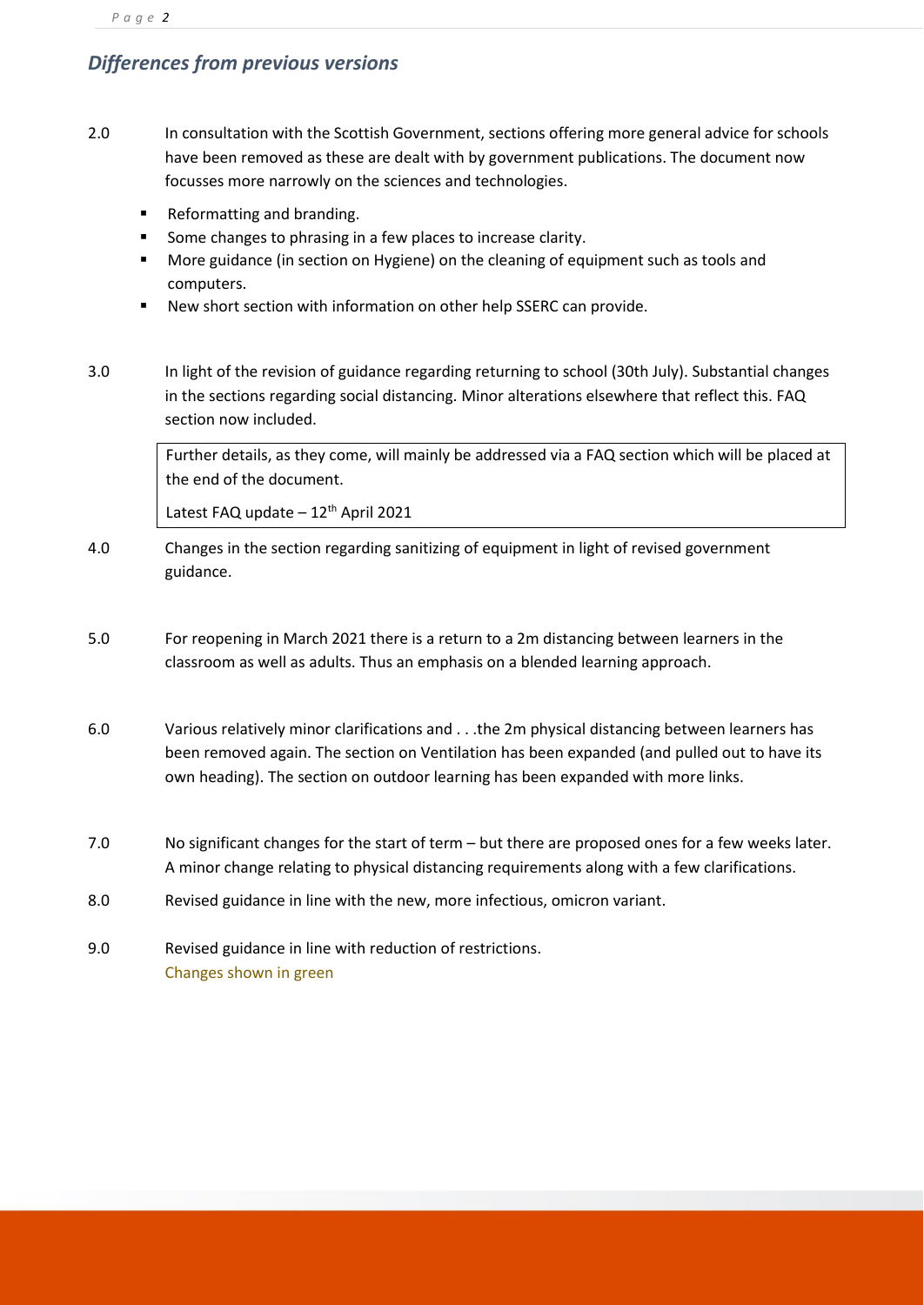# *Contents*

| Section |                                                                                                                                         | Page           |
|---------|-----------------------------------------------------------------------------------------------------------------------------------------|----------------|
| 1.      | Prior to returning - Actions such as safety checks that need to be taken before the school<br>opens properly.                           | $\overline{4}$ |
| 2.      | Positioning learners in labs/workshops – restrictions on learner numbers and how to<br>calculate how many you can fit in.               | 6              |
| 3.      | <u>Entry &amp; Exit</u> – how to get learners in and out of rooms and departments safely.                                               | $\overline{1}$ |
| 4.      | Managing practical activities – how to carry out practical activities in sciences and<br>technologies safely.                           | 8              |
| 5.      | Hygiene -measures that can be taken to minimise infection: PPE, cleaning etc.                                                           | 10             |
|         | New section on Ventilation                                                                                                              | 15             |
| 6.      | Organisation - ideas for arranging teaching.                                                                                            | 22             |
| 7.      | What else SSERC is doing? What else SSERC is doing to help during these difficult times.                                                | 24             |
| 8.      | Wider school issues - Where to find information on matters such as arrival and leaving etc<br>that are larger than just the department. | 24             |
| 9.      | $FAQs$ – Answers to some of the questions we have been asked – this section will grow as<br>more questions come in.                     | 25             |

## **A holistic approach**

The measures outlined in this and other documents are none of them exclusive of others: they are part of a whole.

Good hand hygiene in your school does not mean that there is no need to maintain spacing. A reduction in interactions does not mean that you can neglect the cleaning of surfaces.

We all of us need to implement as many of these measures as far as we possibly can. It is the combination of approaches that will help us in our fight to keep the coronavirus under control.

<span id="page-2-0"></span>Additionally, even while coronavirus cases are decreasing, the measures in place will also reduce transmission of various other diseases such as Flu and Norovirus. Reducing these as we go into winter will further help reduce the load on the NHS.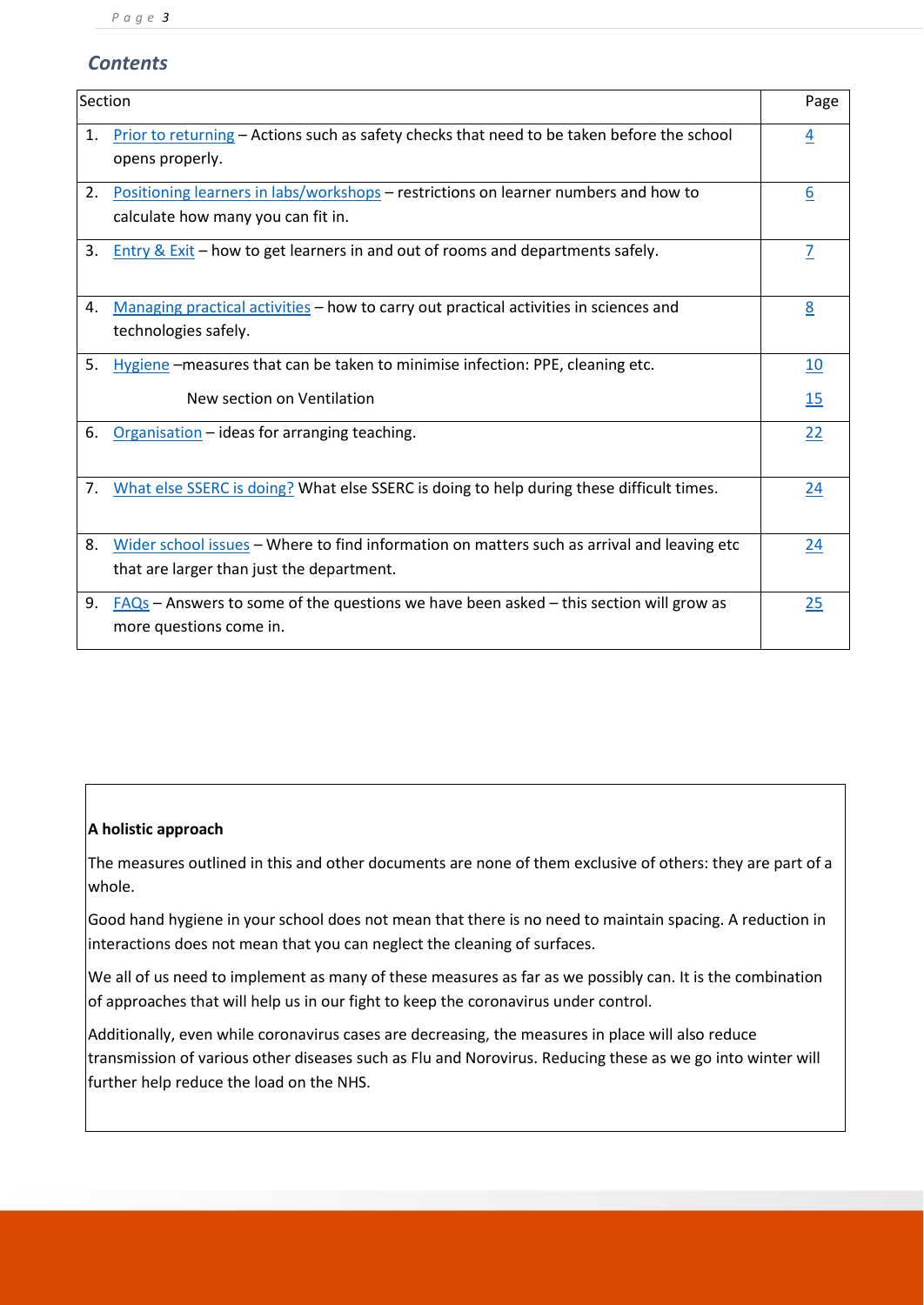## *Prior to Returning*

This is unlikely to be relevant now as schools have been open at least partially for a while now. It is retained for the sake of completeness and also as a list of things that might need re-checking after the summer break

When returning to school there are some important things to consider before 'normal' activities begin again. Most though not all of these are activities for technicians:

- **Taps and Sinks**: The HSE has recently issued guidance regarding Legionella in workplaces that have been in lockdown. The school/Local Authority should have procedures in place for managing this risk. Consult them before using any water supplies. If they are content that all appropriate measures have been taken, then run the water for 5 to 10 minutes through the system to ensure it is working. This will refill any drain traps which have evaporated. [\(https://www.hse.gov.uk/coronavirus/legionella-risks-during-coronavirus-outbreak.htm\)](https://www.hse.gov.uk/coronavirus/legionella-risks-during-coronavirus-outbreak.htm)
- **Chemical Store: -** Check that the store is secure and has not been tampered with in any way. Chemicals that exist on the latest stocklist are all present and accounted for. There may be specific chemicals that required attention due to shelf life, such as potassium. Look for any distortions in bottles that may indicate pressure build up. If there are any signs of leakage, or any unusual smells, seek guidance immediately. If there is no one on site who can help, contact SSERC.
- **Radioactive Store**: Check that the store is secure, and all radioactive sources are present and accounted for. Check that the sources are still within their leak test period. If there are any overdue tests or checks, these should be carried out **before** practical work resumes with sources.
- **Electrical Safety**: It may be that some electrical items are outwith their PAT test period. Check all electrical equipment before use and label and remove any items that fall into this category to be tested. If the testing is done inhouse, then items can be tested on a rolling basis as they need to be used. If it is done externally, contact the company as soon as possible to arrange a test before the start of term – if possible. If testing cannot be done in time, make sure the teachers know so they can plan their lessons accordingly.
- **Equipment yearly checks**: Fume cupboards, autoclaves, extraction systems, steam engines, and other bits of equipment may be out of their yearly test period. If so, they must be fully tested and comply with all relevant regulations before being used. As with PAT testing, if it is not being done inhouse then contact the testing company as soon as possible to ensure it can be done before the start of term. Again, if there is a delay, let the teachers know to inform their planning.
- **Gas Supply: -** Check all rooms with a gas supply for full functionality. It may have been switched off at the building's main gas valve. Immediately report any gas smells as this may indicate a leak.
- **Electrical systems: -** If any of the rooms have an emergency shut down system, check that it is still fully operational, and all buttons function correctly. Report any faults immediately.
- **Eyewash: -** If you have eyewash bottles in labs/workshops, check they are not out of date. If, as is better, you have an eyewash station, ensure the tubing is sterilised and replaced above the tap. (A plumbed in station will only need to be cleaned and run for a while – once Legionella tests have been carried out.
- **Fridges and Freezers: -** Check that these have not been tampered with or switched off. If they have, they will need to be emptied and cleared out – this should be done carefully particularly if there was organic material inside that might have rotted.
- **Microbiology –** Dispose of all sub-cultures and plates. Check the master culture is still in date. Disinfect "Clean Room" surfaces and all storage fridges. While Virkon is a common 'go to'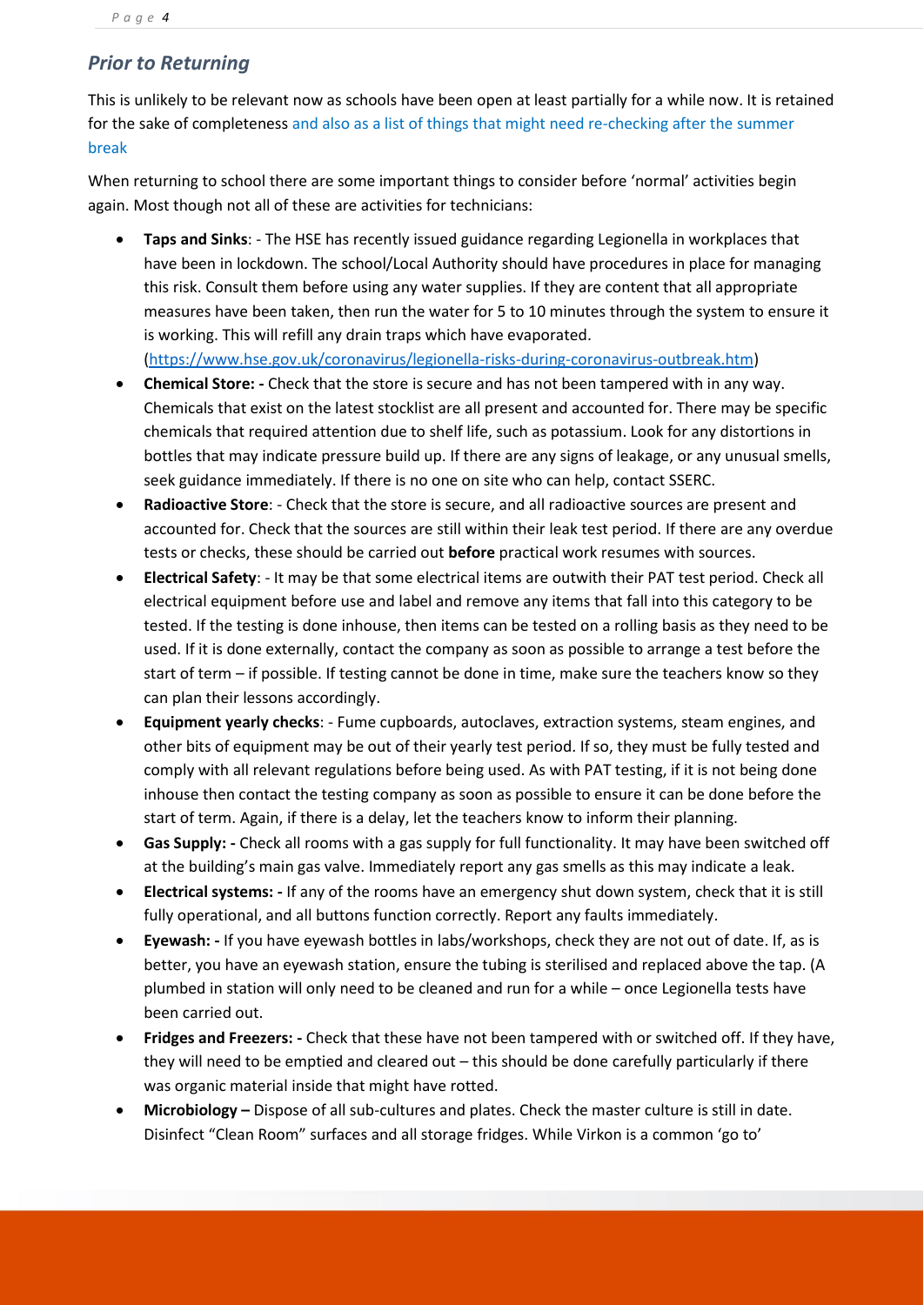disinfectant, any surfactant disinfectant, including a dilute solution of bleach, is suitable. If microbiology work is being undertaken, new cultures might need to be obtained.

- **Machinery –** If there is machinery in technology (or other areas) that needs regular checks, these should be carried out before any use of the machinery.
- **Ventilation: -** It is a good idea to open all windows and let rooms ventilate for at least 5 minutes.
- **PPE: -** It should be noted that advice from Health Protection Scotland and the Scottish Government is that there is no need for any PPE to be used other than for the Health and Safety purposes that existed previously as a result of risk assessment.
- Any PPE should be checked by a competent employee that it is fully functional and has no damage **before** use.

**N.B.** It may be that your school has donated some of their PPE as a result of COVID-19. If this is the case, no activities that require the use of this PPE should take place until it has been restocked. Each member of staff should have personal eye protection and should be provided with suitable antiviral wipes for cleaning through the day.

• **Social Distancing –** The latest government guidance is that there is no requirement for social distancing among learners in school. Distance should, however, be encouraged where possible and close interactions minimised as far as possible.

However, the current distance guidance for adults says "at least 1m" but 2m should be adhered to where possible between adults and between adults and learners who are not family members.

- **Equipment and ordering –** Although practical work **can** be carried out by groups now, individual work is still preferable where possible. In this case some readjustment will be needed. This may also make a case for purchasing extra equipment, where this is feasible.
- **Setting out and clearing up** The best option remains for equipment to be set out for each learner (or small group) in trays as this will reduce interactions while they collect their own. More trays may be needed.

In addition, the setting out and clearing up of practical classes may take longer than before so technicians should be consulted about feasibility when any new timetabling arrangements are drawn up. The time taken and the practicalities of cleaning and sterilising equipment between uses will also need to be considered.

## **Consultation**

As mentioned in a couple of places above, there are likely to be all sorts of changes needed to how teaching in general and practical sciences and technologies in particular are managed. Extended time needed for setting up and clearing away may affect timetabling. Changes may be needed to experiments. Some equipment will need to be disinfected on a regular basis. More individual kits may be needed which may have purchasing as well as preparation implications etc.

<span id="page-4-0"></span>It is important that technicians are consulted fully before these changes are implemented to avoid the risk of measures being put in place that turn out to be impractical.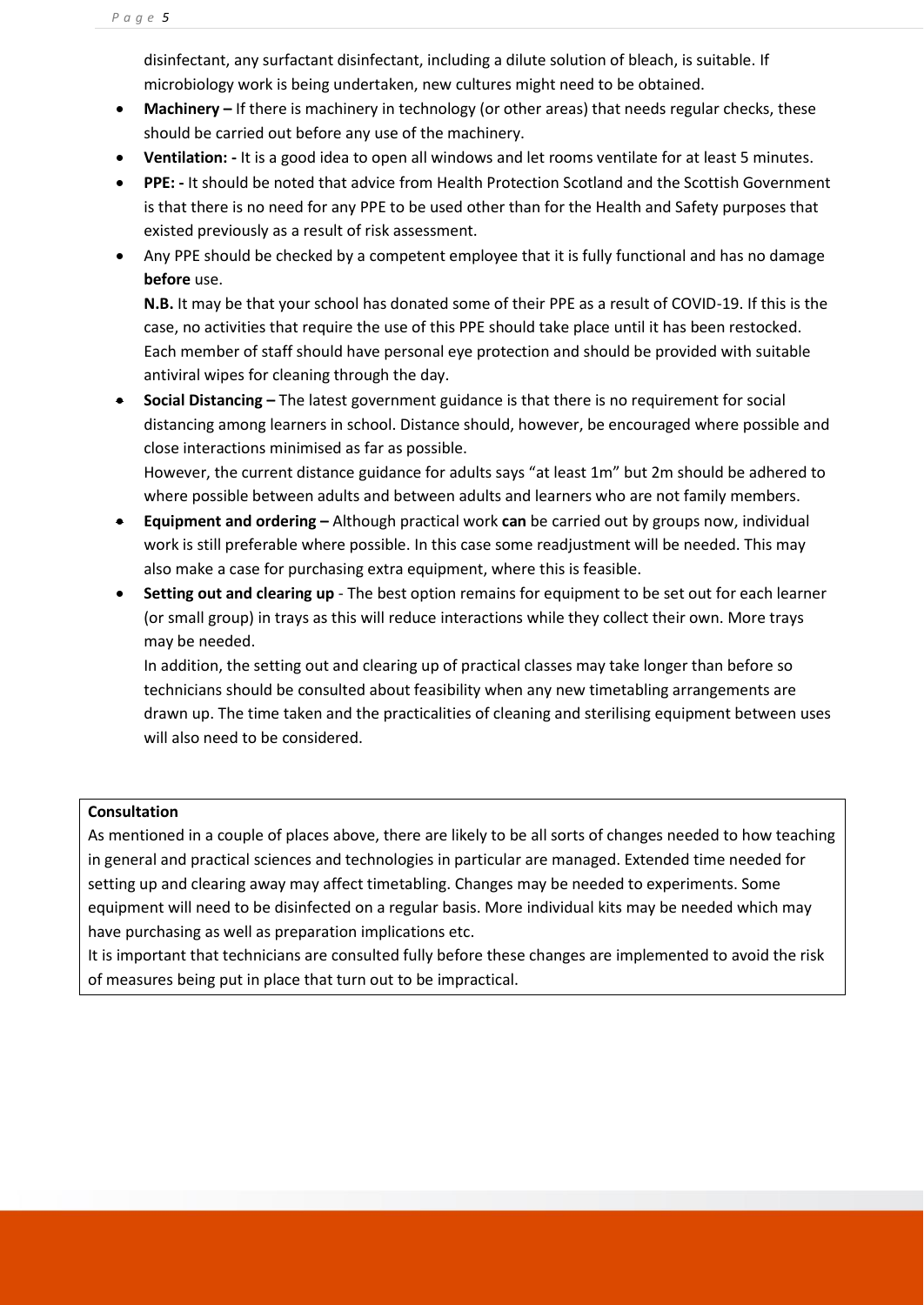# *Positioning learners in labs/workshops:*

Revised government guidance means that there is now no absolute **requirement** for permanent physical distancing among learners and teachers or other adults in laboratories or workshops. So, there is no need for measuring out for repositioning learner workspaces.

However, the virus **is** still here and it is highly infectious so it would be sensible and responsible to try to maximise distances between people as far as is reasonably possible.

Where possible arrange that learners are not seated across from each other but side by side. An option might be, where possible, to use any side benches for some student seating – this would also help with further distancing.

In colleges, the guidance says to "consider where some physical distancing might still be helpful in managing transmission risks." So the above advice is applicable here as well.

Research suggests that transmission by droplets and particularly aerosols is the main route of infection. An important measure for mitigating this is distance. Schools and colleges should still be trying to ensure that where possible a significant distance is maintained between learners and between them and adults.

## **Permanent groupings**

There is no requirement for groupings ('bubbles')

That said, given the high rates of infection and the disruptive effect on schools from the absence of pupils and teachers, where it is possible to maintain semi-separate groups to reduce mixing – even if this is only year groups – this would seem a sensible approach.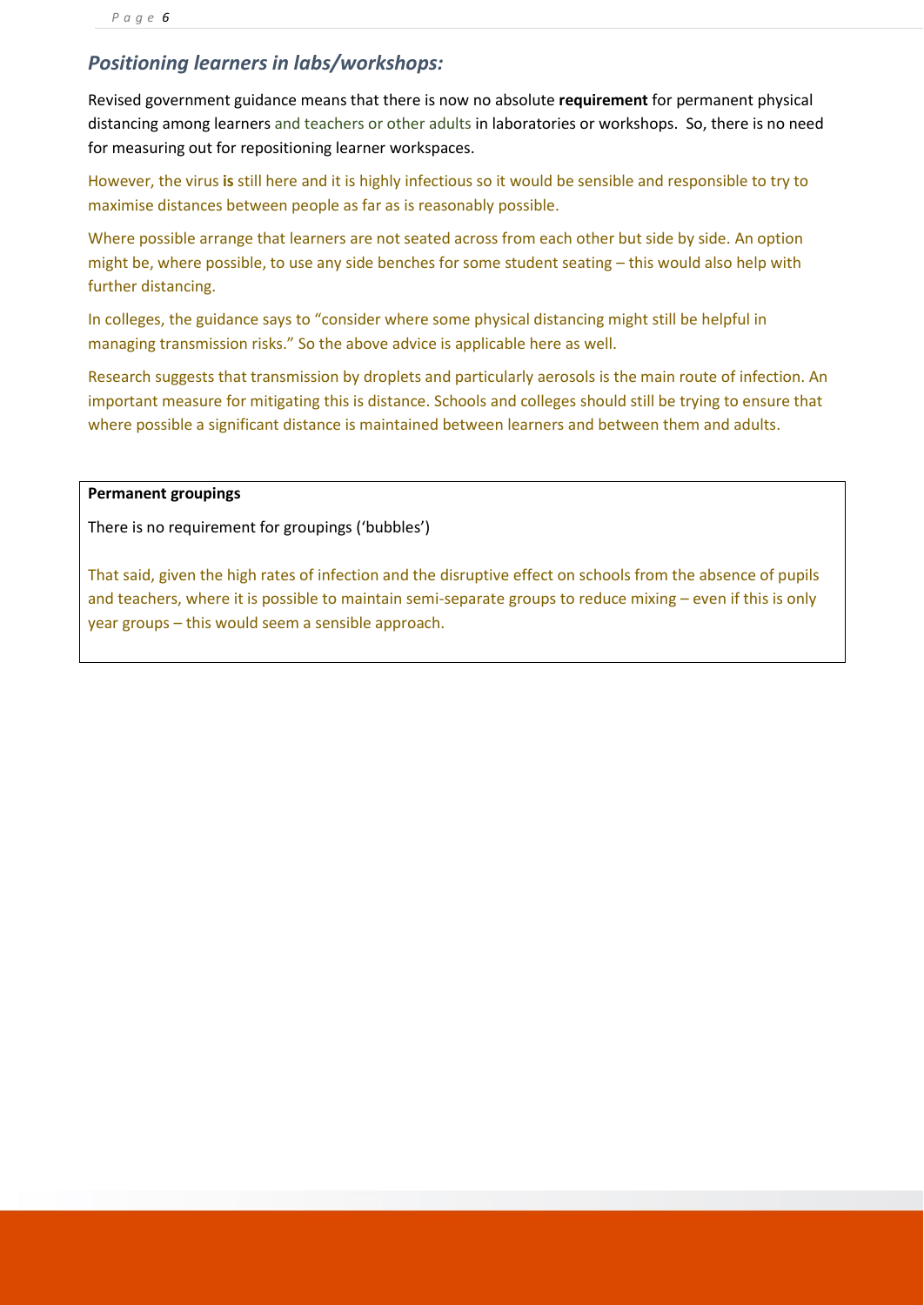# <span id="page-6-0"></span>*Entry and Exit*

## **Into the school**

Advice on this is more general and thus outwith the scope of this document. Guidance has been provided by the Scottish government and can be downloaded from here [\(https://www.gov.scot/publications/coronavirus-covid-19-guidance-on-reducing-the-risks-in-schools/\).](https://ssercltd-my.sharepoint.com/personal/chris_lloyd_sserc_scot/Documents/H&S/2-Covid-19/(https:/www.gov.scot/publications/coronavirus-covid-19-guidance-on-reducing-the-risks-in-schools/))

# **Entering/leaving the Lab/Workshop**

Given the relaxation of rules, there is clearly no requirement for setting up any sort of a one-way system – however, if it is still in place in your school/college, it would seem sensible to retain it – for a while at least. The details below are unlikely to be relevant but are retai9ned for the sake of completeness. While brief interactions such as might happen while entering/leaving are generally an insignificant risk, every little helps. If it is feasible to arrange a one-way system, or to control entry and exit to minimise interactions then you should do so.

e.g.



• If doors are not fire doors, then leaving them open will aid ventilation and more importantly reduce touching of them. However, **fire doors must not be left propped open**. Check before having any open doors. (see section on ventilation).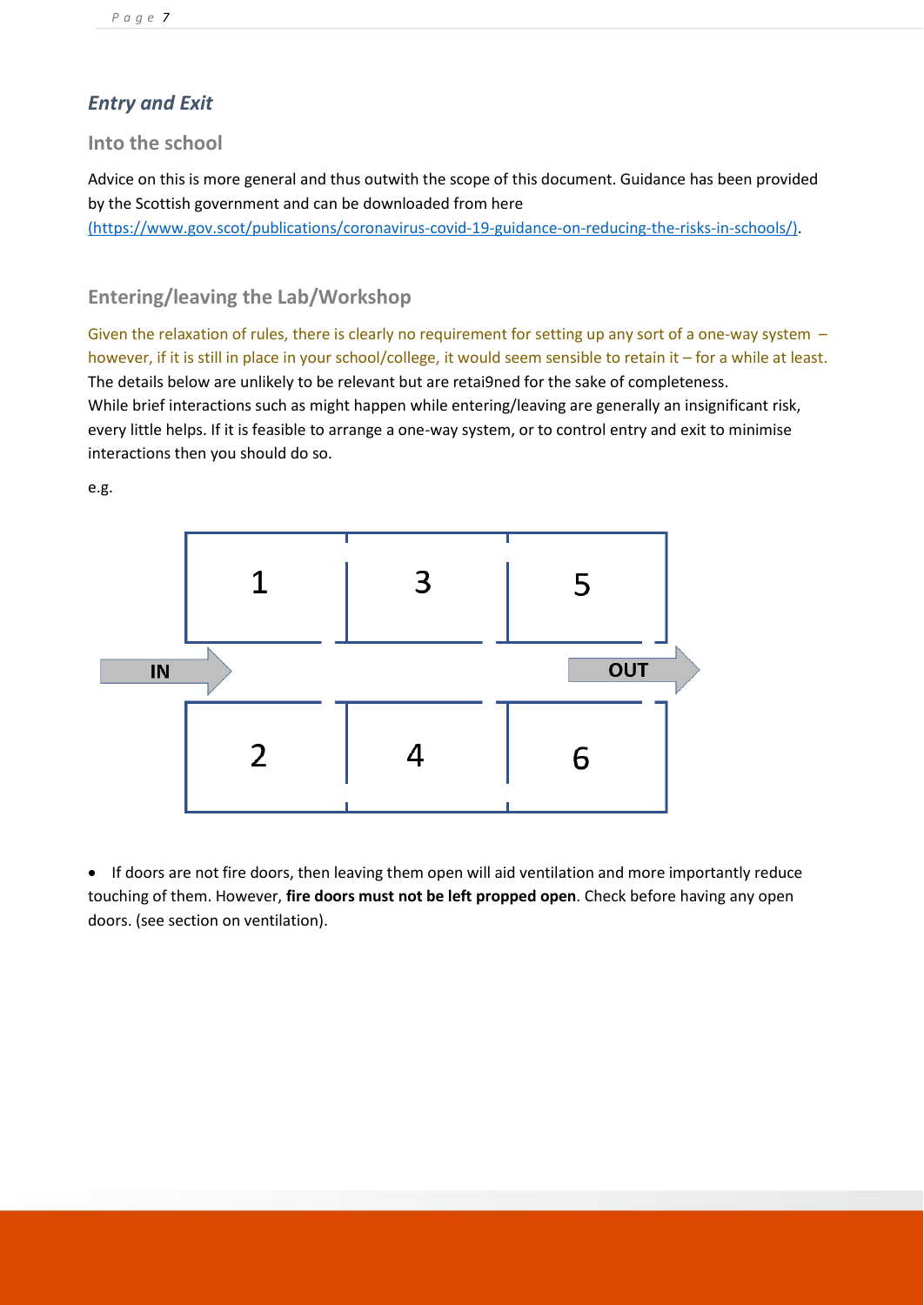# <span id="page-7-0"></span>*Managing practical activities*

There is now no requirement for physical distancing between learners and between adults (or between adults and learners). However, proximity remains a risk. Wherever possible, distance should be maximised between learners as well as adults.

The latest guidance from March 2022 removes any comments about the need for disinfecting/quarantining equipment.That said, **where possible,** it is still preferable to have learners working on their own and not sharing equipment.

The risk of infection from the equipment itself does indeed seem to be very low but learners working together are inevitably going to be working in quite close proximity and it remains the case that distance between learners should be maximised where it is not problematic to do so.

As with other sections of this guidance

# **Ways to reduce sharing of equipment**

Where there is equipment that needs to be shared – eg microscopes, workshop machinery – there is no need to put complicated arrangements in place to avoid sharing. Any transmission from the devices themselves is likely to be minimal but it would be wise, as in other cases, to maximise distance while learners are waiting for their turn.

- Practical lessons may still take longer than normal to complete; this is likely to be a particular problem if your school has short lessons. The Head of Department (in consultation with the technician team and senior management) should ensure that the timetable is changed in such a manner as to make the preparation and clearing away of any practical equipment feasible.
- As with other subjects, having longer lessons, having very long blocks of individual subjects, might be a good way to minimise movement of groups around the school. In the sciences and technologies this may well have implications for preparation and clearing away of practical work.
- Teachers (in discussion with technicians) will have to plan and take into account requirements for each practical (e.g. available equipment) and decide whether it can be safely managed as a class activity (can learners work individually not in groups?) or needs to become a teacher demonstration.
- There is no need to worry now about longer, more complicated practical work though anything that means there is less need for close proximity between teacher and learner is sensible.
	- $\circ$  An option might be in some cases to adapt the 'integrated instruction sheets' as developed by many educators. See this RSC article for more information: [https://edu.rsc.org/feature/improving-practical-work-with-integrated](https://edu.rsc.org/feature/improving-practical-work-with-integrated-instructions/3009798.article)[instructions/3009798.article](https://edu.rsc.org/feature/improving-practical-work-with-integrated-instructions/3009798.article)
	- o An extension of this is to use PowerPoint to animate the steps in the integrated instructions – an example can be found **[here.](https://www.sserc.org.uk/subject-areas/chemistry/chemistry-resources/cognitive-load/)**
- It is still advisable for learners to work individually wherever possible rather than in pairs or groups. But only if this is not disruptive to the learning process. For instance, there should be no need for simple chemistry experiment using test tubes to be carried out in pairs or groups. (microscale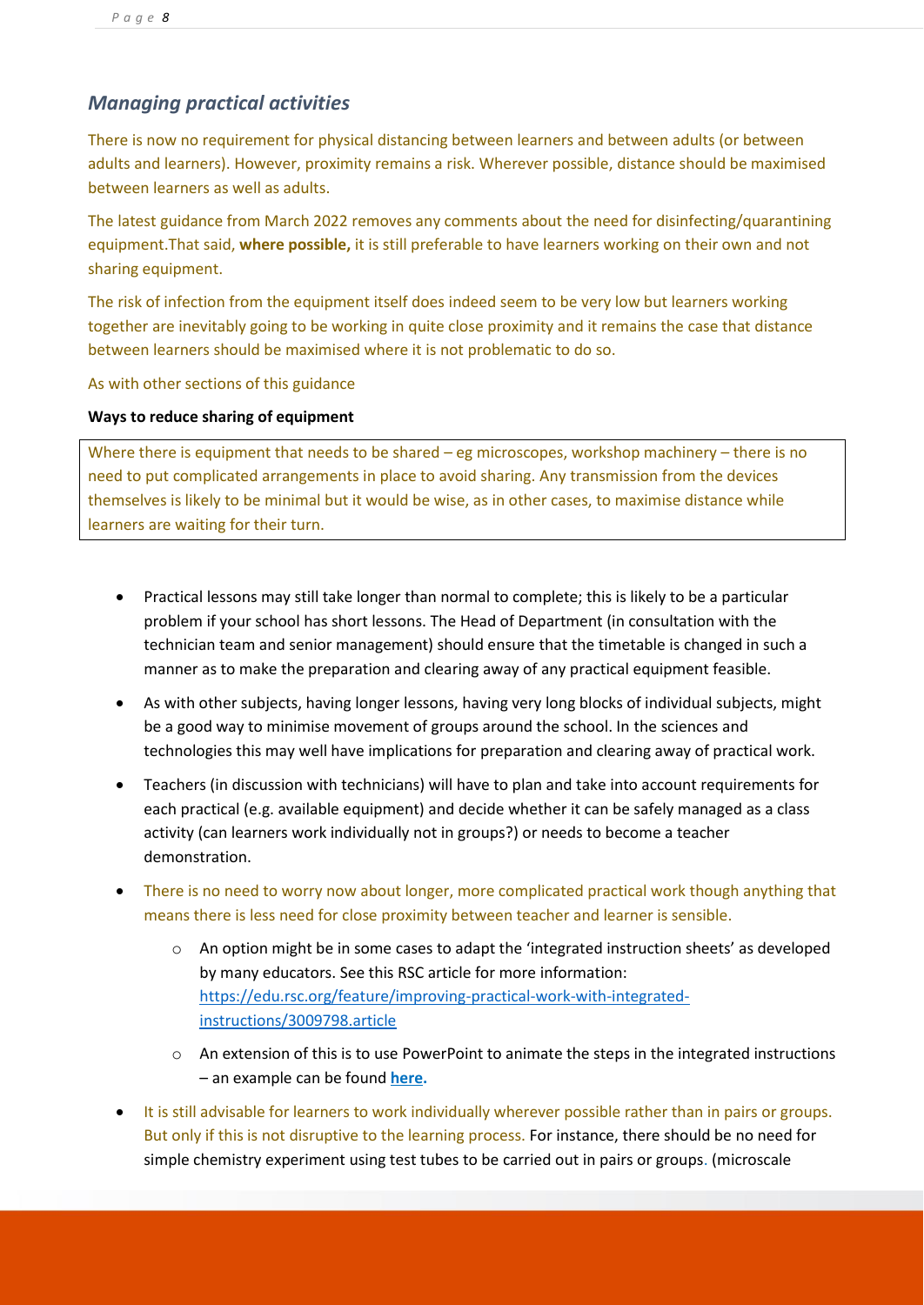chemistry can be a useful alternative in some cases) But this does not preclude group work though. For instance, different individuals could investigate different factors affecting the rate of reaction and then share their results (electronically).

- Where learners are still working individually, some practicals may take longer to complete, but time can be saved by
	- o Having reagents pre-weighed or measured.
	- o Using a 'flipped classroom' approach so that learners familiarise themselves with the experiment before coming into class to carry it out.
	- o Learners can also share their data after the practical if required.
- Time must be allocated at the start and end of lesson for setting up/clearing up. This will need to be allowed for in the timetable.
- Once the practical has finished, learners should tidy up their equipment, wash / sanitise their hands then leave the room in an orderly fashion similar to their entry. (See later section on hygiene).
- If teacher demonstrations are being carried out, it is important there is still at least a 1m distance between the teacher/demonstrator and any learners (ideally more). (This should be the case for most hazardous chemistry demonstrations anyway. However, the nature of a demonstration means that learners will inevitably be crowding quite close together in order to see; so, using AV equipment to project the demonstration is a good way to prevent this and should be the preferred approach.

An important part of many demonstrations, particularly chemistry ones, is their multisensory nature. It is better for the demonstration to be carried out live in class rather than just watched on video – that way the learners will experience the sounds and smells as well.

- There is now no requirement for teachers to keep a specific distance when observing the learners as they work through the practical activity (or carry out any other work). This mitigates any of the H&S concerns about pupils working partially unsupervised: there are no problems with teachers being at any distance to ensure safe and effective work.
- Where possible, it might be helpful to have learners able to carry out **some** practical work at home. This could either be a part of catching up with missed work due to self-isolation (or conceivably if there is a rise in cases causing schools to be closed again at some point in the future).

<span id="page-8-0"></span>If it is simple, then kits can be sent out and learners can have a 'cook-along' approach or work autonomously. It will help break up the routine of home working for learners as well. Details of some possible activities (particularly for chemistry) can be found on the SSERC Home Learning pages.

## **Problematic Activities**

There are certain procedures that are commonly carried out in science lessons that are problematic in varying degrees in relation to Covid-19.

We now think that, once again, most of these can still be carried out in a relatively normal manner.

## **Cheek cells**

Looking at cheek cells under the microscope is low hazard. Normal practice would be that students swab their own cheeks and the slides are placed in a container of disinfectant at the end.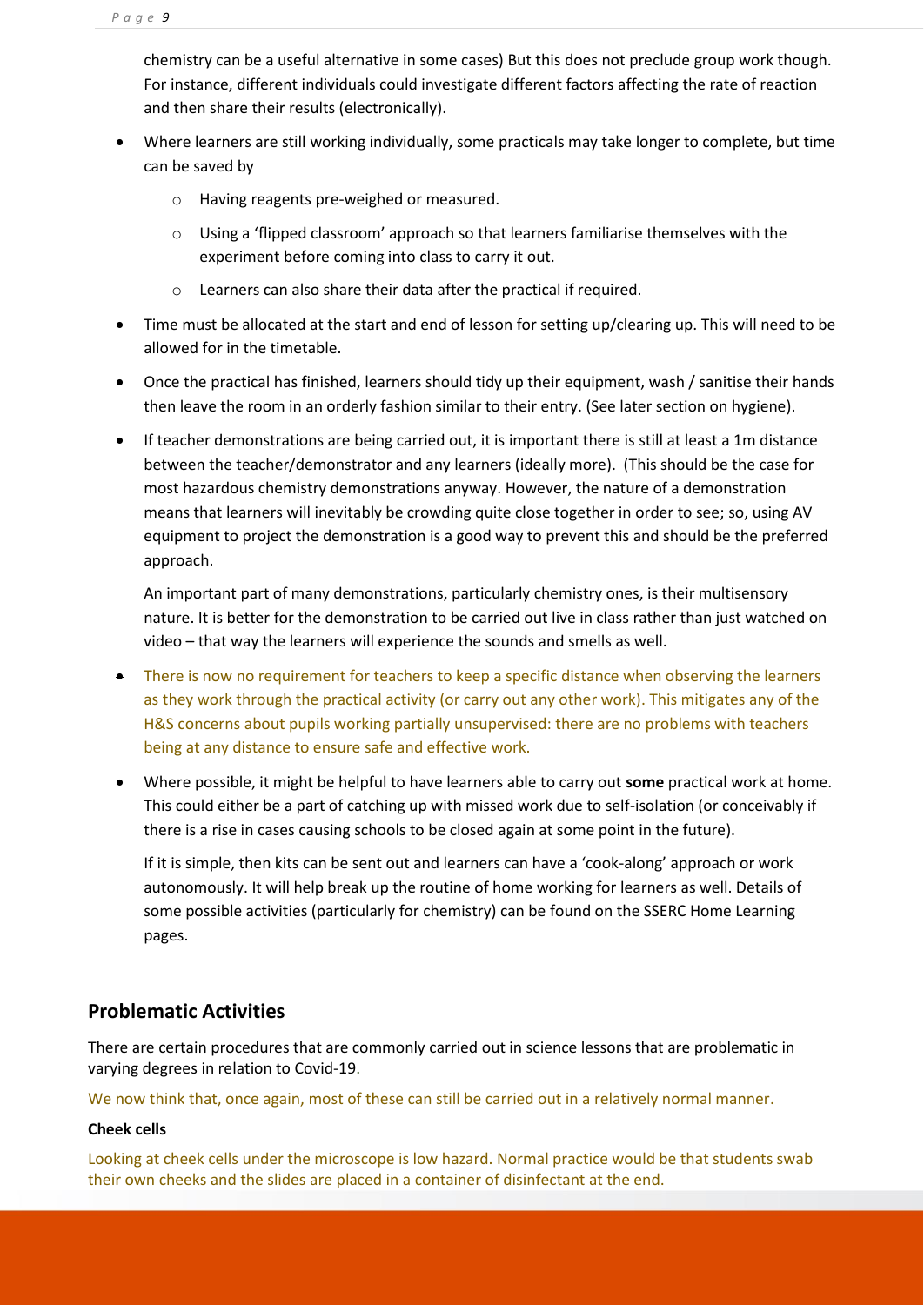If you are concerned, though, then SSERC has an alternative using liver cells that you can find on the website.

#### **Digestion of starch by salivary amylase**

Similar to the above. The activity itself is of very low risk but there is a slight risk from the removal of masks to collect the saliva.

Alternatively, plant sources of amylase could be used.

#### **Blowing through limewater/indicator solution**

Again, this is fairly low hazard, particularly if the straw is pushed through a bung of cotton wool to act as an extra filter. Any aerosols produced will remain close to the individual rather than being projected across the room.

As an alternative, you can chemically produce a bit of CO<sub>2</sub> (with an acid and carbonate for instance) and use a Pasteur pipette to bubble it through.

#### **Peak Flow meters**

The problem with these is that they result in the propelling of a plume of exhaled, and potentially contaminated, air across the laboratory.

Given that learners are no longer required to wear face coverings, although blowing through peak flow meters is an extra risk, it is unlikely to be large.

It would still be preferable to use them outside (or perhaps to arrange that the airstream goes directly into a fume cupboard) or leave this activity for a later date but if this is difficult then there is no reason why the activity absolutely cannot go ahead.

#### **Tidal volume and Vital capacity**

As with the peak flow meter activity above, any activity that involves working on exhaled human breath is possibly still avoided for the time being but there is no absolute reason not to carry it out if you wish.

#### **Pulse rate**

As with most other physiological studies, there is no significant problem with this.

## **Hygiene**

While the mention of distancing in the guidance has been reduced to "it is safer to keep a distance from other people" and learners are no longer **required** to wear face coverings in class, there is still mention of washing hands and cleaning surfaces.

Although evidence now suggests the impact of this on Covid is likely to be slight, it will certainly have an effect in reduction of Flu, Norovirus and various other illnesses as these definitely **are** transmitted from surfaces. This will further reduce pressure on the NHS at a time when Covid cases are increasing.

## **Hand washing & personal hygiene**

By far the best way of ensuring clean hands is washing with soap and water. Obviously, there will be issues with access to sinks for a class of learners (even a small class) but there are other possibilities.

- If soap and water is not available, a suitable hand-sanitiser is the next best option.
- Ideally, each learner should be provided with a personal bottle of hand sanitiser by the school, which they can use to clean their hands before and after practical work. If this is not possible, hand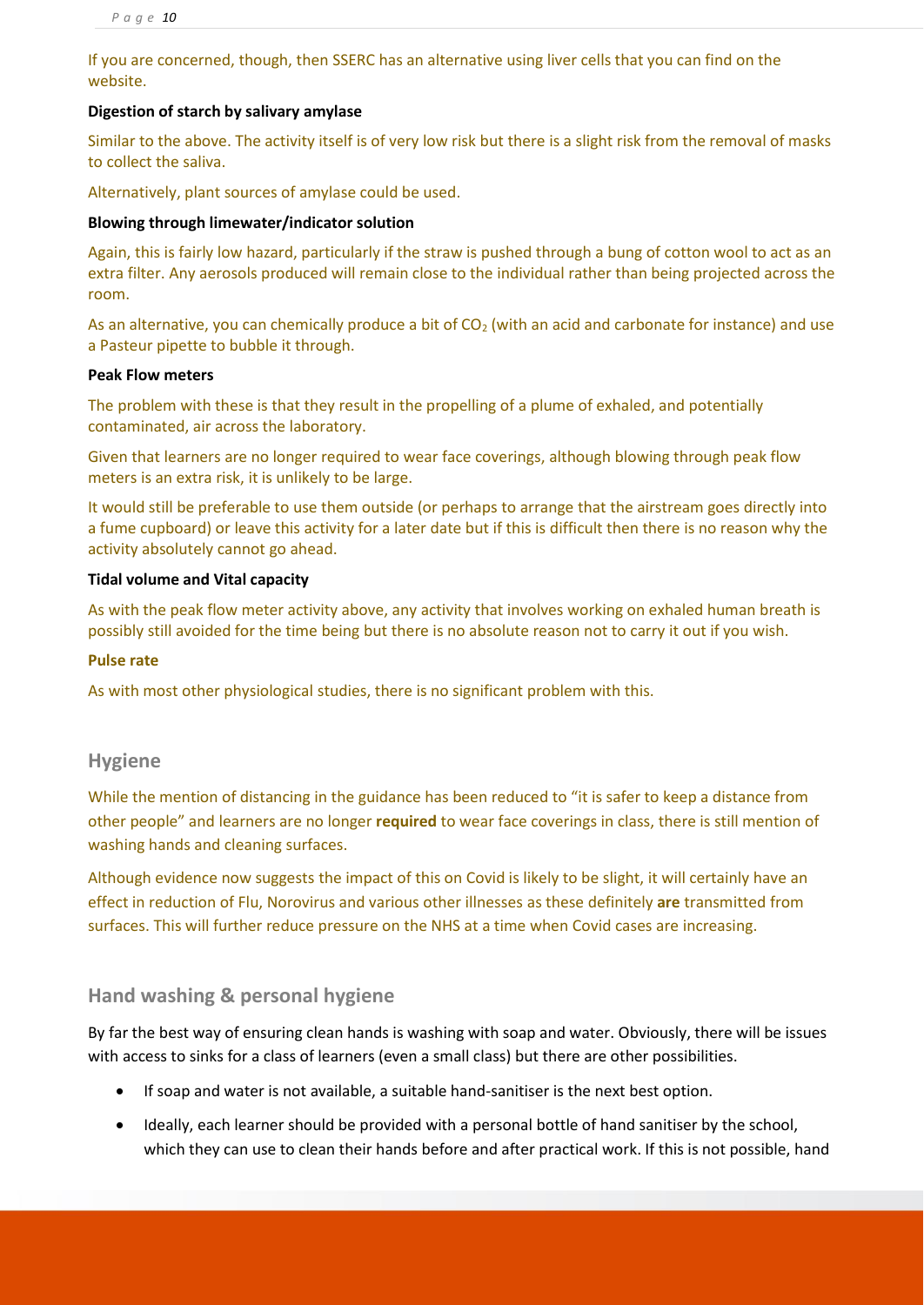sanitiser should be provided at least in each laboratory/workshop, particularly where there is equipment that may need to be shared.

• There should be a supply of tissues in each laboratory (in addition to supplies for individuals). Used tissues should be placed in bins that are emptied regularly.

#### **Hand Sanitisers**

These are less effective than soap and water but better than nothing.

They do tend to be less effective where hands are dirty or greasy – which may be problematic in some school situations.

Alcohol-free sanitisers are less effective. Aim for ones containing at least 60% alcohol. **Some** alcohol-free sanitisers may work but check carefully before ordering them.

**N.B. If alcohol-based hand sanitisers are used, the bottles should be kept well away from any sources of ignition and no naked flames should be used for several minutes to avoid possible ignition and burns.**

## **PPE**

As mentioned earlier in this document, this is guidance specifically for the use of PPE in standard activities In the sciences and technologies. There is no need for PPE to be worn more generally (but see 'Facecoverings').

For detailed advice on this sort of PPE and Covid-19 see the Health Protection Scotland and Scottish Government websites.

• We know many schools have donated all of their PPE to the NHS. You can expect demand for PPE to be very high, so it will take time and money to restock supplies.

## **Face-coverings**

There has been no change in the specification of face coverings. 'Normal' cloth or disposable coverings are acceptable – subject to appropriate cleaning/replacement.

At the time of writing, while face coverings are no longer required by learners in class, they are still required in communal areas, by teachers and other staff and in some other circumstances such as sitting exams.

However, there is some lack of clarity here. Earlier in the Schools document it says

*The general guidance for safety in the workplace should be adhered to. This includes consideration of both:*

- o *physical distancing*
- o *the use of face coverings by all staff and young people in secondary schools, and by all staff in primary schools, in indoor communal areas and when moving around the school building*

While in the document for colleges, it says *"consider encouraging continued use of face coverings, even when not mandatory, in settings where risk of transmission might be considered higher".*

It seems likely that the suggestion being made is that if the risk assessment requires it then distancing and face coverings can be required in any establishment.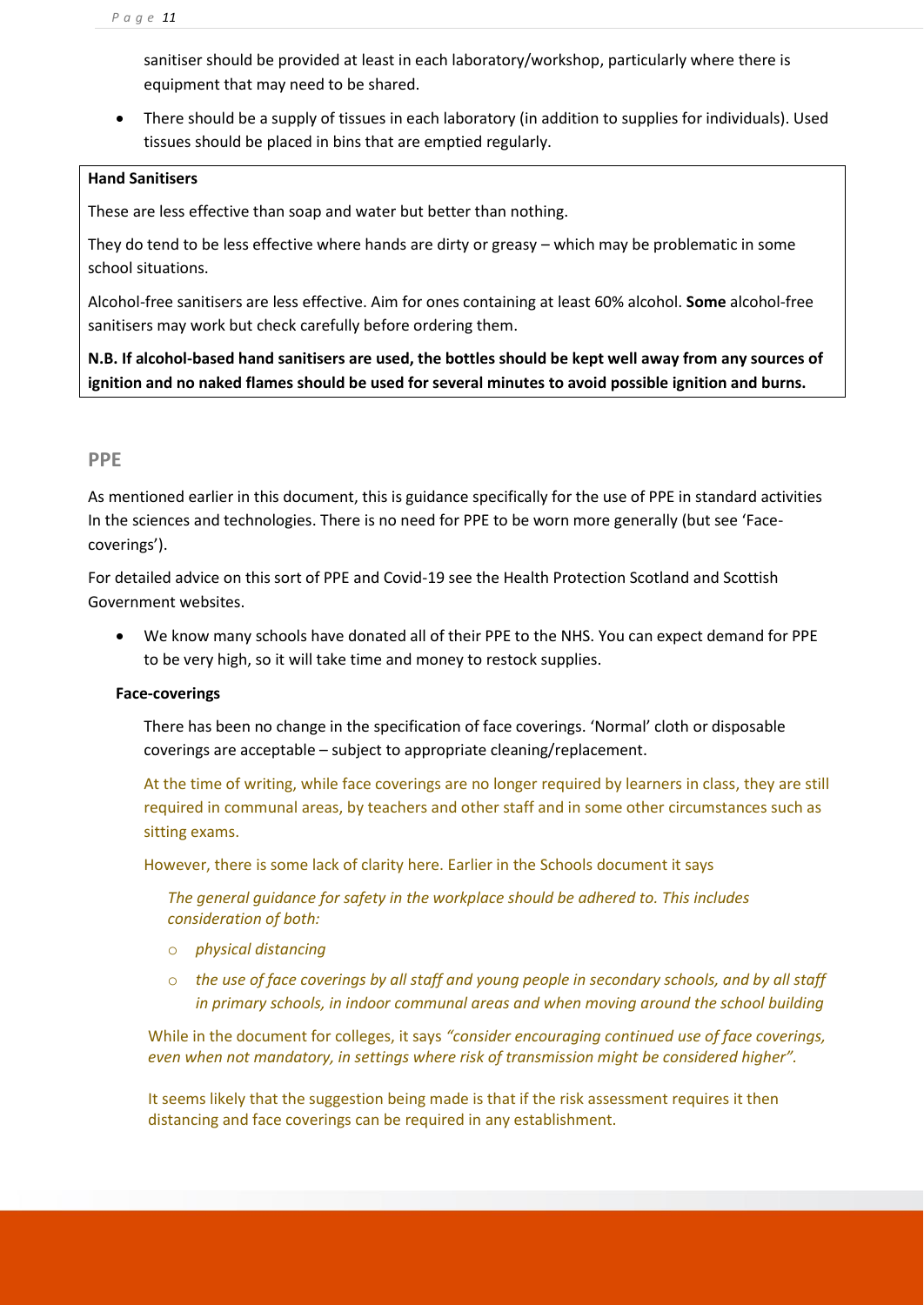o As long as they are still being worn, schools should raise awareness amongst children, young people, and staff about the correct way to remove and store face coverings. This can be done well in biology lessons. It could be helpful to adapt some common microbiology experiments so that they highlight potential transmission from face coverings such as SSERC's 'Beat Those Bugs' or 'Toilet-tissue Challenge'.

## • **Eye protection**

More extensive details about the use and cleaning of eye equipment can be found in a separate document here [\(https://www.sserc.org.uk/wp-content/uploads/2020/09/Eye-Protection-and-](https://www.sserc.org.uk/wp-content/uploads/2020/09/Eye-Protection-and-Practical-Work.docx)[Practical-Work.docx\)](https://www.sserc.org.uk/wp-content/uploads/2020/09/Eye-Protection-and-Practical-Work.docx).

SSERC's view, in light of the low transmissibility from surfaces, is that the cleaning/sanitising of eye protection (or other equipment) is now less important than before. The latest guidance for schools makes no mention of sanitising or quarantining of equipment of any sort so it seems unnecessary to apply it to science/technology equipment.

Learners should still be reminded to wash their hands before putting on eye protection.

As in many other cases, although there is no requirement to do this it would seem sensible to carry out such cleaning/sanitising from time to time if possible – perhaps on a weekly basis.

Given this relaxation, there seems no need to continue to include detail of cleaning methods in this document –

More detail can be found in the document **[Eye Protection and Practical Work](https://2g1hrx40gw3t1oo1bvqfy70u-wpengine.netdna-ssl.com/wp-content/uploads/2020/09/Eye-Protection-and-Practical-Work.docx)**

- **Gloves** Gloves are rarely required by learners doing practical work. However, where we advise the use of gloves then the correct type should be worn.
- **Lab coats** –as these are not PPE they are not **required** for most practical work (microbiology being a notable exception). There is no need now to impose restrictions on the sharing of Lab coats. Staff clothing, including lab coats should be washed as normal.
- **Staff:** It is still sensible, for a variety of reasons, for staff to have their own PPE.

## **Laboratories/Workshops**

- **Ventilation**: see separate section below.
- **Benches** will need cleaning as per the guidelines for all classrooms in the rest of your school. Door handles and plates in particular (as well as any other frequently touched items) should be cleaned down on a regular basis.
- <span id="page-11-0"></span>• Appropriate cleaning supplies should be in each laboratory to enable learners to wipe down their own desk/chair/surfaces before leaving and, especially, on entering the room.

# **Ventilation**

As the pandemic has developed, it has become clear that the main route of infection, for Covid-19 is by inhalation of particles which can sometimes spread relatively large distances.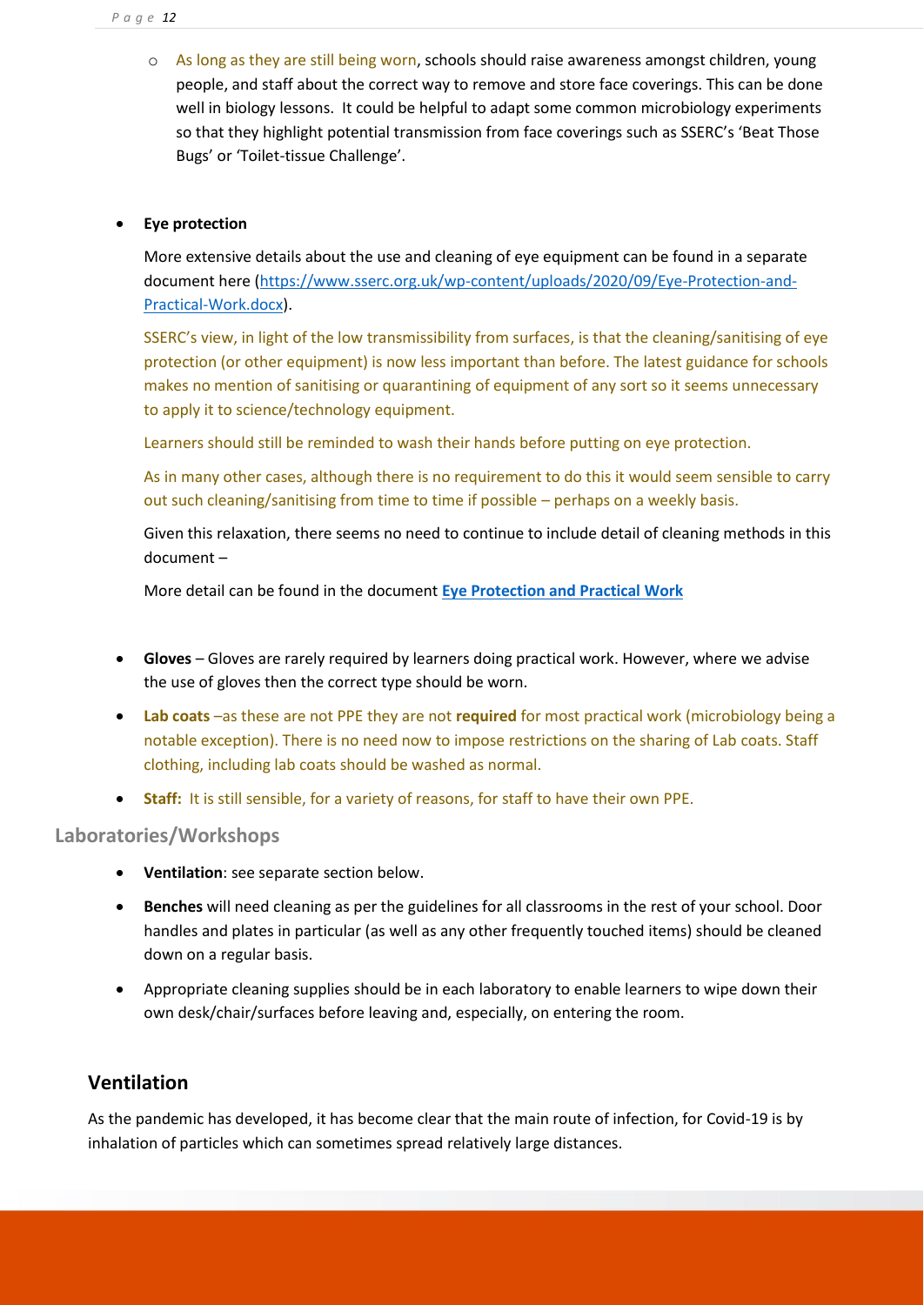The main problem comes from bioaerosols, droplets or particles smaller than 5 micrometers. The particular problem with these is that they can remain suspended in the air for extended periods and move with air currents.

Larger particles are less concerning as they tend to sink to the ground and remain there.

We are being told, quite sensibly, that ventilation is important and that we should open windows or find other ways to increase ventilation.

#### *How do I know if I need to increase the ventilation?*

By now, most schools and colleges should have access to some sort of  $CO<sub>2</sub>$  monitors. These can act as a proxy for ventilation rate.

In order to get a reasonable figure from your monitor:

- Place it at head height
- Keep it away from windows
- Keep it away from doors
- Keep it away from air supply openings
- Position the monitor over 50cm away from people as their exhaled breath contains CO<sub>2</sub>. If your monitor is too close it may give a misleadingly high reading.

 $CO<sub>2</sub>$  levels vary within an indoor space so try out several locations to find the most representative position for the monitor in the space.

#### *Levels*

A consistent CO<sup>2</sup> value below 800ppm is likely to indicate that an indoor space is well ventilated.

 $CO<sub>2</sub>$  levels consistently higher than 1500ppm in an occupied room indicate poor ventilation and you should take action.

 $CO<sub>2</sub>$  levels below 800ppm are recommended for areas with continuous talking, singing or high levels of physical activity such as sport or dancing

## *Remember other factors*

Aside from anything else, the opening of windows to reduce build-up of viruses needs to be considered in conjunction with other factors such as room temperature that could be deleterious to health and welfare of students and teachers.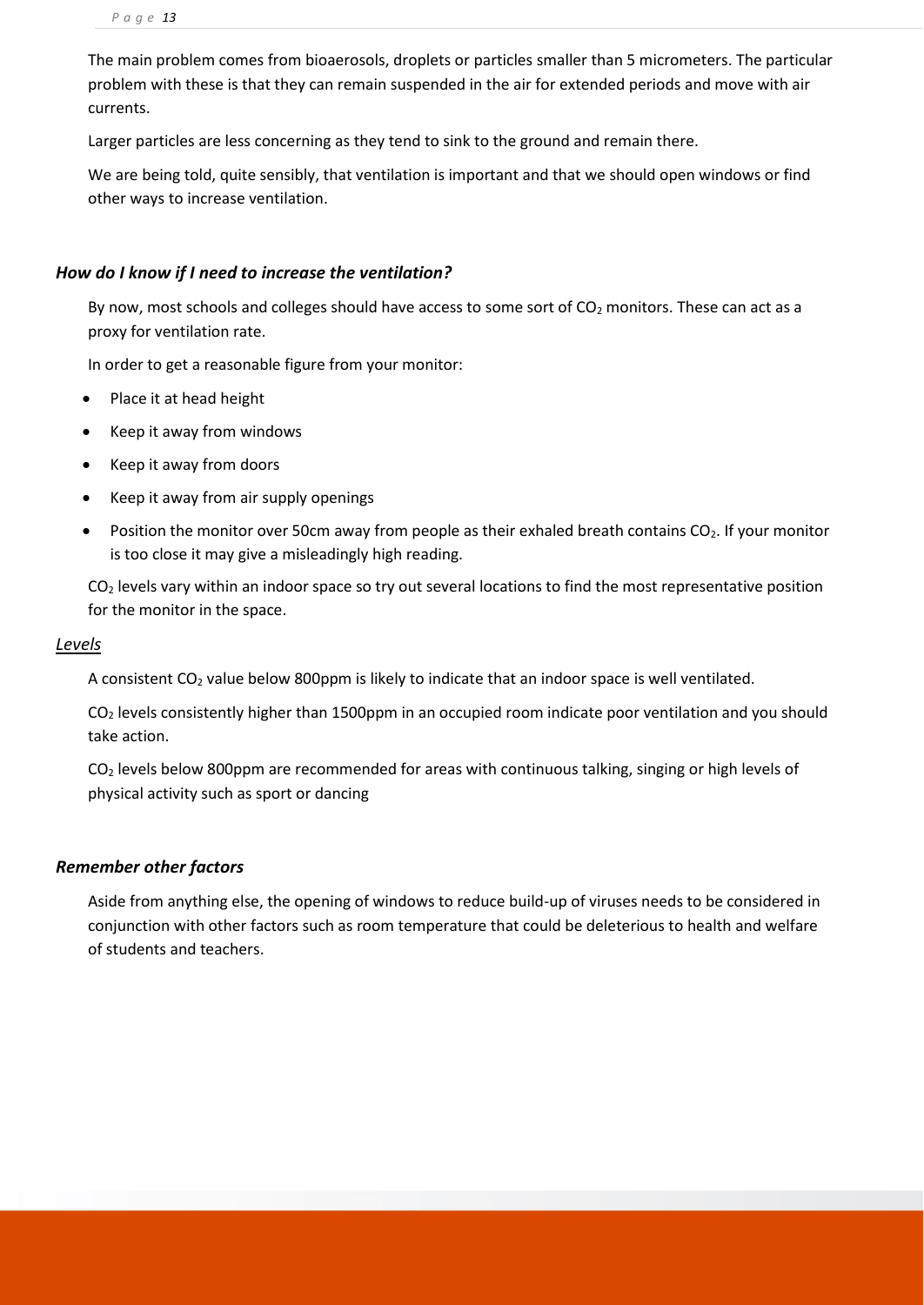## **Ventilation**

It seems important, therefore, that we should be able to make the most of any ventilation we already have.

## *Mechanical Ventilation*

Science laboratories have an advantage in that they should be designed and built with ventilation in mind, particularly chemistry labs. This is in order to remove airborne contaminants such as CO2 from Bunsen burners, fumes from solvents etc. If this ventilation is working well, it should be equally effective at removing airborne Covid-19 containing aerosols.

## *Air conditioning?*

If the air conditioning is taking in air from outside there is little problem. If it is a self-contained system that is simply recirculating air within the same room then it does create a marginally higher risk but there will still be a significant level of dilution. For airborne infection proximity seems to be the most important factor.

HSE guidance says that the risk of air conditioning spreading coronavirus (COVID-19) in the workplace is extremely low.

However, they do suggest that *'. . . if you use a centralised ventilations system that removes and circulates air to different rooms it is recommended that you turn off recirculation and use a fresh air supply.'*

So you should check (or get someone else to check) the way the ventilation system works for your laboratories and classrooms – If the air is being drawn in from other rooms that have people in, it should be turned off.

## *Passive Ventilation*

This is the ventilation you get from opening doors and windows. But it is more complicated than you might think.

The HSE suggests various measures:

- Partially opening windows and doors can still provide adequate ventilation
- Make sure trickle vents (small vents usually on the top of a window) or grilles are open and not blocked. Air which flows in from these vents will mix with warm room air as it enters, which helps keep the room a comfortable temperature.
- Open higher-level windows to create fewer draughts (rather than at the level of students)
- If the area is cold, relax dress codes so people can wear extra layers and warmer clothing
- You could set the heating to maintain a comfortable temperature even when windows and doors are open
- Consider providing additional sources of heating if required. Only use fan convector heaters if the area is well ventilated
- You can also regularly air the space in rooms that rely on natural ventilation, by opening windows and doors as fully as possible.

For example, you can do this when people leave for a break. Even 10 minutes an hour can help reduce the risk from virus in the air, depending on the size of the room.

## *Purging (airing) rooms*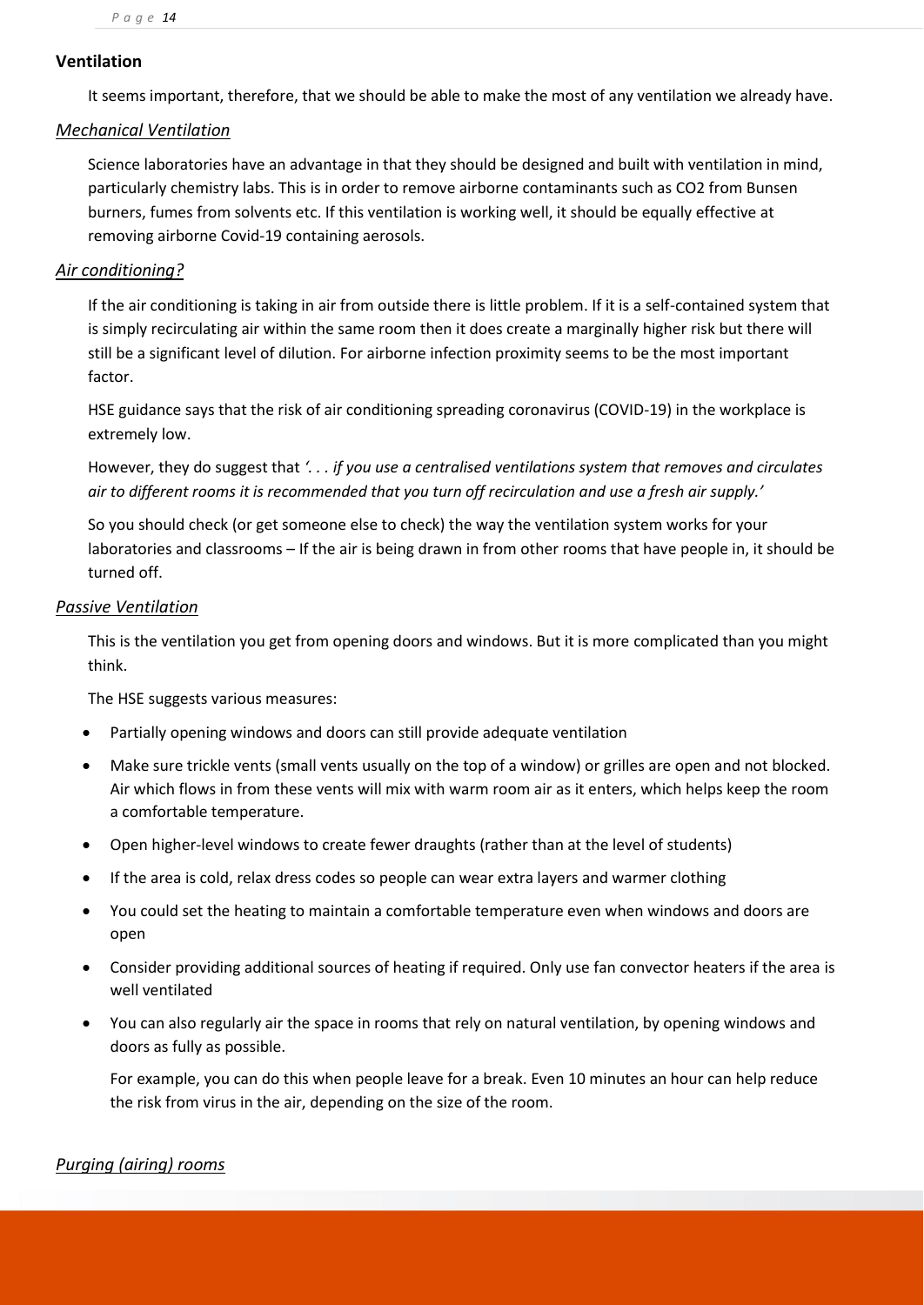Airing rooms as frequently as you can improves air quality. Opening all the doors and windows maximises ventilation in a room. It is better to do this when the room is unoccupied to avoid discomfort.

Research shows that being in a room with fresh air can reduce your risk of infection from particles by over 70%, as fresh air dilutes the particles<sup>1.</sup>

As we spend more time indoors, experts are recommending that people either:

- open windows for short, sharp bursts of 10 to 15 minutes regularly throughout the day
- leave windows open a small amount continuously

*"Opening windows for short periods of time (10 minutes every hour or two hour) may be effective at reducing risks without significantly compromising temperature."–* Dr Louise Smith, King's IoPPN<sup>2</sup>

Interestingly, in Germany, airing of rooms, including classrooms, has been taken much more seriously.

The practice of stosslüften, opening a window in the morning and evening for at least five minutes to allow air circulation is of long standing. Even more effective is querlüften or cross-ventilation, which involves opening all windows.<sup>3</sup>

A recent gathering of the ministers of education for Germany's 16 states [was dedicated to how to air a](https://www.kmk.org/presse/pressearchiv/mitteilung/kmk-expertengespraech-lueften-in-schulraeumen-richtiges-und-regelmaessiges-lueften-bleibt-a-und-o-bunde.html)  [classroom.](https://www.kmk.org/presse/pressearchiv/mitteilung/kmk-expertengespraech-lueften-in-schulraeumen-richtiges-und-regelmaessiges-lueften-bleibt-a-und-o-bunde.html) The Experts reinforced the importance of airing a room every 15 to 20 minutes, for five minutes in spring and autumn, and three minutes in winter.<sup>4</sup>

The decision about how often this purging should happen and for how long should be taken by the school or college

#### *Ongoing ventilation*

If your school does not have windows that open, this this is going to be problematic, to say the least. But for anyone who does have opening windows, there is a number of questions:

- How long should the windows be open for?
- Which windows should be open? Should doors be opened as well?
- How should they be opened?
- What if there is no wind?

#### *How long?*

It is clear that ventilation should be maximised. So windows should be open for as long as possible. But we are not talking about the wide open 'purge' ventilation discussed above but rather a constant 'trickle' ventilation. In this case, the level should be set such that the ventilation is as great as possible without causing discomfort to students and teachers.

<sup>1</sup> <https://www.gov.uk/government/news/new-film-shows-importance-of-ventilation-to-reduce-spread-of-covid-19>

<sup>2</sup> <https://www.kcl.ac.uk/news/opening-windows-for-short-periods-of-time-could-help-prevent-covid-19-transmission>

<sup>3</sup> <https://www.theguardian.com/world/2020/sep/30/germans-embrace-fresh-air-to-ward-off-coronavirus>

<sup>4</sup> [https://www.kmk.org/presse/pressearchiv/mitteilung/kmk-expertengespraech-lueften-in-schulraeumen-richtiges-und](https://www.kmk.org/presse/pressearchiv/mitteilung/kmk-expertengespraech-lueften-in-schulraeumen-richtiges-und-regelmaessiges-lueften-bleibt-a-und-o-bunde.html)[regelmaessiges-lueften-bleibt-a-und-o-bunde.html](https://www.kmk.org/presse/pressearchiv/mitteilung/kmk-expertengespraech-lueften-in-schulraeumen-richtiges-und-regelmaessiges-lueften-bleibt-a-und-o-bunde.html)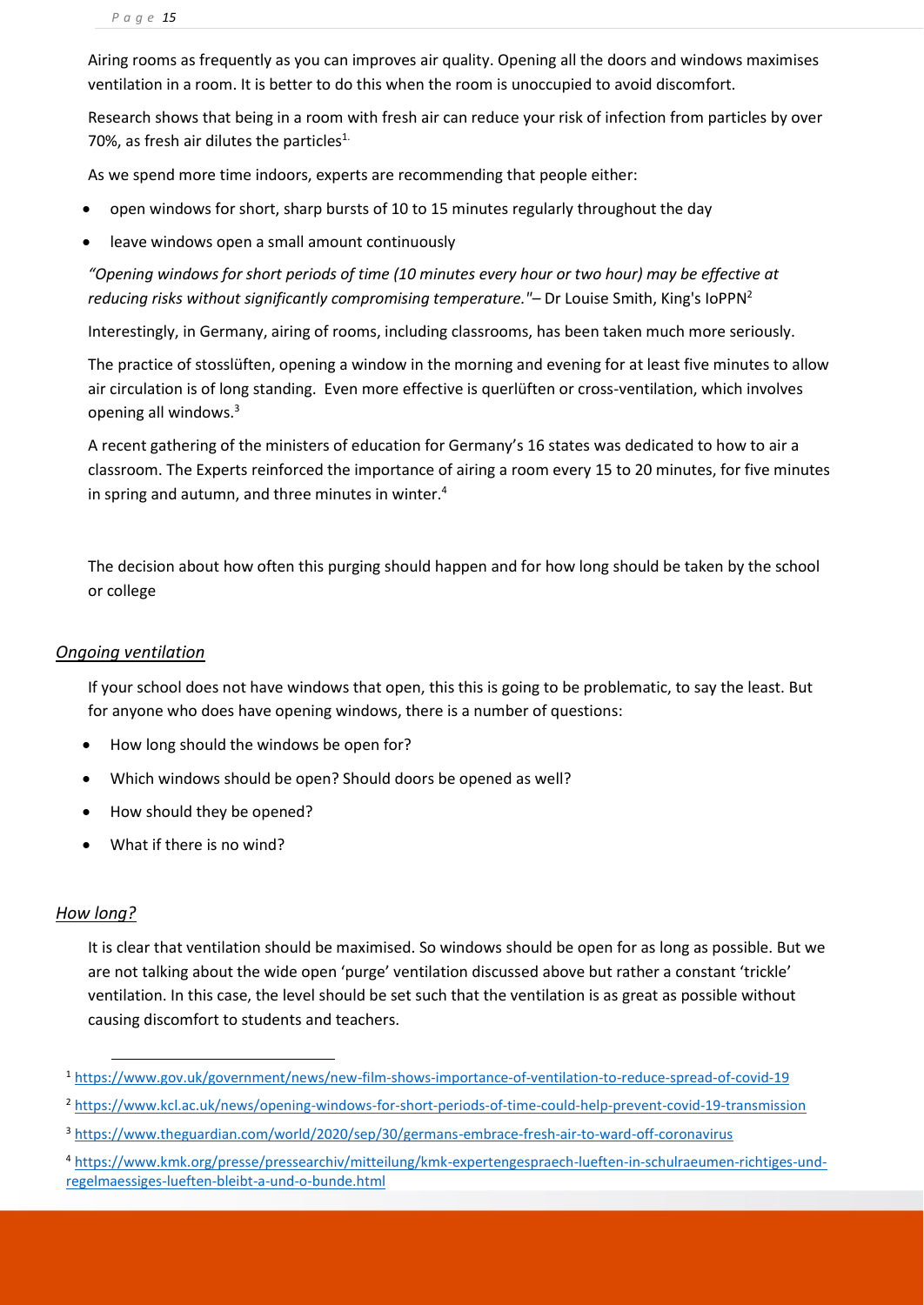## *Which windows?*

The best method is having a breeze enter one window and exit directly from another one placed opposite the first (or possibly a door). Don't worry too much about them being precisely opposite, the air will find a way to the open areas even if windows are situated at 90 degrees from the inlet window so as long as they are on different walls, it will help.

Opening doors can be problematic as far as noise goes. It would be a good idea, then, to have the door open only slightly. There will still be significant ventilation through it. Fire doors should not be propped open but while there are people in the laboratory, having them open is not problematic. If the room needs to be evacuated the door will be opened anyway and as long as it is closed after exiting then fire breaking abilities of the door will not be impaired.

## *How to open them?*

Where there are sash windows – or tilting ones that open top and bottom - to getting the best flow of air slide the sashes so the window is open equally at the top and bottom. (Tilting windows do this automatically). The warm air inside the room passes out through the top opening and the cooler air from the outside comes in through the lower opening.

## *Effect of the wind*

Clearly the wind will have an effect on airflow. In general, it is probably preferable to have windows facing the wind open less than the ones on the opposite side. Ventilation will still take place but there will be less of a draft.

When there is no wind, the air change rate will be lower. You can increase it simply by using a fan. (or a fan heater set to cold). Counterintuitively, you should point the fan out of the window, this will drag air out from the room which will be replaced by cleaner air from the opposite window or door. If the fan is blowing into the room then there is the increased possibility of contaminated air being blown from an infected individual to someone else.

## *A more complex picture.*

Most work has been assuming that air in rooms is fairly evenly mixed. However, a recent study from the Massachusetts Institute of Technology (MIT) raises further issues about air currents and transmission.<sup>5</sup> The following section summarises this research

## *Convection effects from people themselves.*

People at rest generate about 75 W, (and 84 Watts from the teacher who is larger and moving about). This heats the surrounding air and creates rising plumes of warm air. These plumes have a typical velocity on the order of 0.1–0.3 m/s, As they rise, they entrain cooler surrounding air and continue up until they encounter a layer of air at the same temperature. At this layer, the plumes will dissipate and mix with the surrounding air.

The investigators found that only the air that leaves the mouth at very low speeds can rise with the human plume. Without masks, human exhales have an initial velocity of around 1 m/s. However, stronger exhales

- <sup>5</sup> [Patterns of SARS-CoV-2 aerosol spread in typical classrooms.](https://www.ncbi.nlm.nih.gov/pmc/articles/PMC8294611/) Gerhard K.Rencke, Emma
- K.Rutherfor,NikhileshGhanta, JohnKongoletos, LeonGlicksman July 2021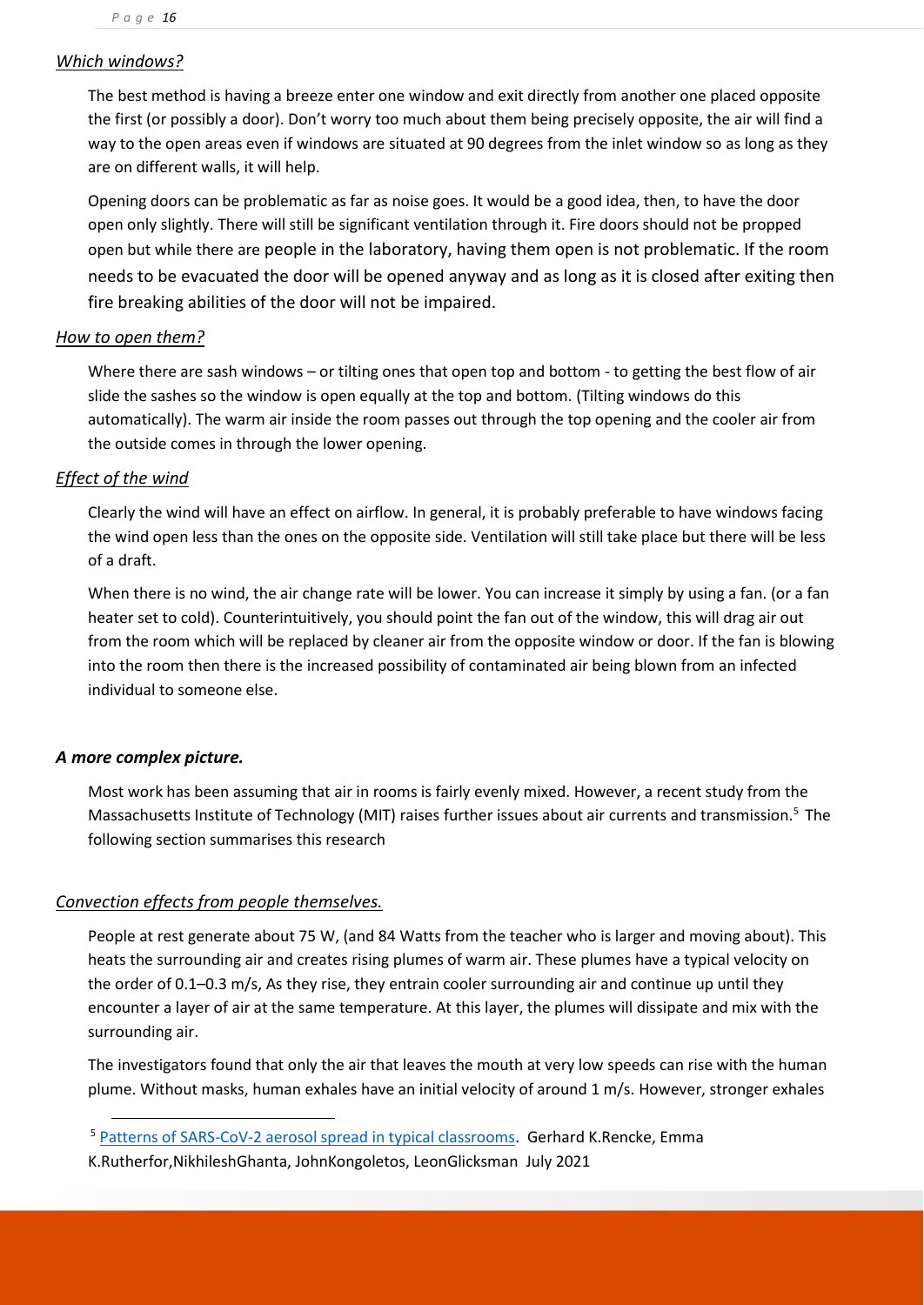can have an initial velocity around 2 m/s, and talking or coughing can result in even faster speeds. When individuals are wearing a mask, air escapes mainly around the sides and out the top. The researchers argue that exhale speed has a large impact on spread of aerosols throughout the room since air that remains close to the body for extended periods rises relatively quickly with the human plume to the ceiling, whereas air that escapes the plume remains at breathing level for much longer and is likely to be pulled by other air currents in the room and spread to infect others.

## *Positioning of students in relation to windows*

Although airing classrooms by opening the windows is a natural instinct and the main method of ventilation in many classrooms, the study found a caveat. The team found that, counterintuitively, open windows can sometimes contribute to the horizontal spread of particles.

If the windows are on the same level as students' desks, simulations showed that the cold air that enters the room contributes to the horizontal spread of particles and droplets. The speed of the airflow will overcome the convection plume effect mentioned earlier.

Looking at arrangements, the researchers reached a few conclusions on this aspect of ventilation:

If the open windows are roughly at head level and in line with rows of students, (as shown to the right) then this is likely to lead to infection as particles are carried along with air currents.



Red arrows point to infectious individuals Viral load goes from blue (low) to red (high)

• On the other hand, if the same windows, open at roughly head level, are between the rows of students this is reduced as the pattern of air currents is different.



Red arrows point to infectious individuals Viral load goes from blue (low) to red (high)

• An additional factor that can assist in reducing the airflow-related infection is the presence of baffles inside the lower part of the window to deflect incoming air downwards (at a 45° angle).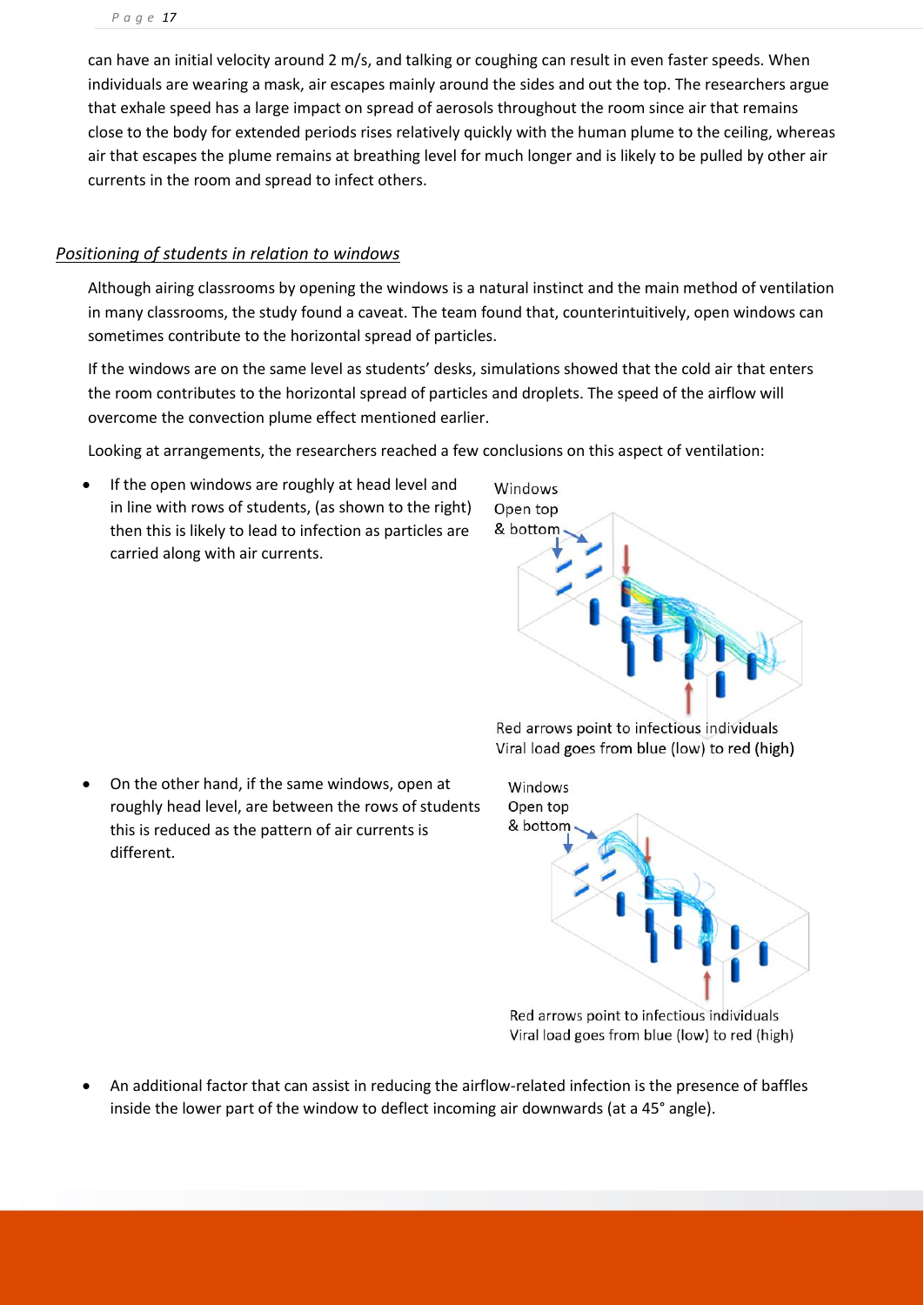## *Conclusions*

- Use  $CO<sub>2</sub>$  monitors to see if further ventilation is needed. Actions should be taken if the level is consistently above 800ppm and especially if it is over 1500ppm.
- If your lab has mechanical ventilation, ensure it is switched on and working.
- Where possible, open as many windows and doors as you can and as widely as possible for a short period every so often.
- At lunchtime and breaktime for instance and possibly for a few minutes between lessons if there is the time to do this. Fire doors should not be propped open but they can be opened for short periods like this.
- Where possible have windows (and possibly doors) open a little on a constant basis to produce a good level of background ventilation.
- If possible, have windows open top and bottom.
- Ensure all present are wearing masks:
	- $\circ$  exhaled particles of modest velocity (such as a person with a mask or face shield) are entrained in the thermal plume of the body heat and rise toward the ceiling.
	- o exhaled particles of higher horizontal velocities (such as a person without a mask or face shield) can escape the thermal plume and can linger within the breathing plane of others.
- If possible, stagger seating arrangements or if rows are still needed try to have the open windows in between rows rather than in line with them
- Where possible, is a baffle to redirect window air towards the ground as this allows for the buoyant plumes to redevelop and bring contaminants out of the breathing plane.

# **Cleaning of equipment**

*(The previous extensive information on how to clean laboratory equipment has been removed from here but that does not mean it is of no relevance. It has instead been placed into a separate document).*

From the beginning of the outbreak, quite an emphasis was placed on the cleaning/sanitising of hands and surfaces. This was for perfectly good reasons: more familiar viruses, especially flu, are definitely transmitted this way and some early research in April 2020**<sup>6</sup>** showed that the virus could last for some considerable time on surfaces.

As a result, looking at this and other advice from the Scottish Government, we suggested last year that shared equipment should be either disinfected between uses or, where that isn't possible, left for 72h or longer to quarantine.

But science changes, particularly when dealing with something new.

In July 2020, a paper in The Lancet Infectious Diseases**<sup>7</sup>** suggested that the previous research overstated the case as it had involved 'infecting' the surfaces with quantities of virus that were far larger than would be likely to occur in real-life situations. They did say, however, that no actual tests had been done to see if this was in fact the case.

<sup>6</sup> [https://doi.org/10.1016/S2666-5247\(20\)30003-3](https://doi.org/10.1016/S2666-5247(20)30003-3)

<sup>7</sup> [https://doi.org/10.1016/S1473-3099\(20\)30561-2](https://doi.org/10.1016/S1473-3099(20)30561-2)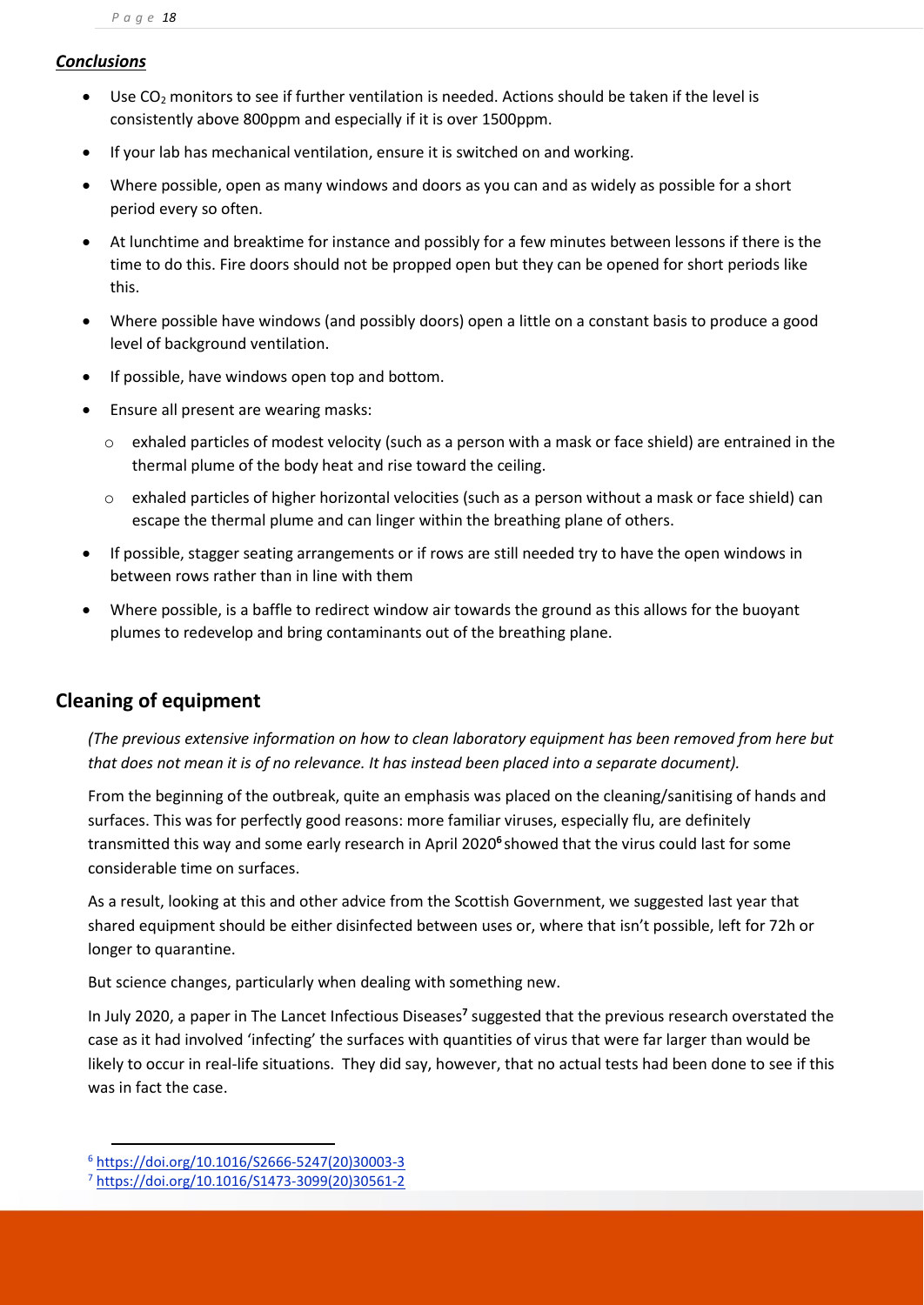Recently though, such a study has indeed been carried out and published in the same journal**<sup>8</sup>** . The researchers conclude that *"Our findings suggest that environmental contamination leading to SARS-CoV-2 transmission is unlikely to occur in real-life conditions, provided that standard cleaning procedures and precautions are enforced."*

As a result of this, and other, research, the Scottish Government changed its advice on this. First to saying that as long as hands were clean then there was no need for extra mitigations and in the latest guidance there is no mention of cleaning/quarantining of equipment at all.

It is important to note that this does **NOT** mean a complete return to normality. (The virus is still here and all possible measures should still be taken to prevent its spread)

In health and safety matters, we often use the concept of 'so far as is reasonably practicable'. This means that when we consider a safety measure, we weigh the possible gains against the costs, not just financial but also in terms of time and convenience weighed against possible impact on learning.

Given the increasing evidence that with good hand hygiene, the risk of picking up coronavirus from touching a surface is low, we think that there is no need now to sanitise or quarantine equipment in science and technology.

In the same way that evidence suggests surface transmission is less important, it is also suggesting that transmission by droplets and aerosols is **more** important. The sharing of equipment at the same time in a group will inevitably mean they are in close proximity and maximising distance is thus an important factor in minimising the spread of the virus.

## <span id="page-18-0"></span>**Organisation**

- Staff training will be needed, for ancillary as well as teaching/support staff to ensure they are familiar any new procedures, particularly those relating the new hygiene regime.
- Until further relaxations are implemented (which will hopefully be in a few weeks), physical distancing between adults and between adults and children should be 'at least' 1.0 m, preferably more. (This distance is not specified in a similar way for colleges but is still advisable)
- Preparation and clear up time may take longer so the timetabling may need to consider this.
- Where possible movement of individuals between workstations should be minimised and where workspaces are shared there is cleaning between use (e.g. each individual has a designated desk/workstation).
- Movement of children, young people and staff between classrooms / laboratories / workshops should still be discouraged wherever possible.
- Having seating plans for classes can help minimise movement and proximity and should be encouraged.
- One way of facilitating the two points above might be to reorganise timetabling so that subjects are taught in longer, but less frequent, blocks. This will be a matter for schools and their employers to determine.

<sup>8</sup> [https://doi.org/10.1016/S1473-3099\(20\)30561-2](https://doi.org/10.1016/S1473-3099(20)30561-2)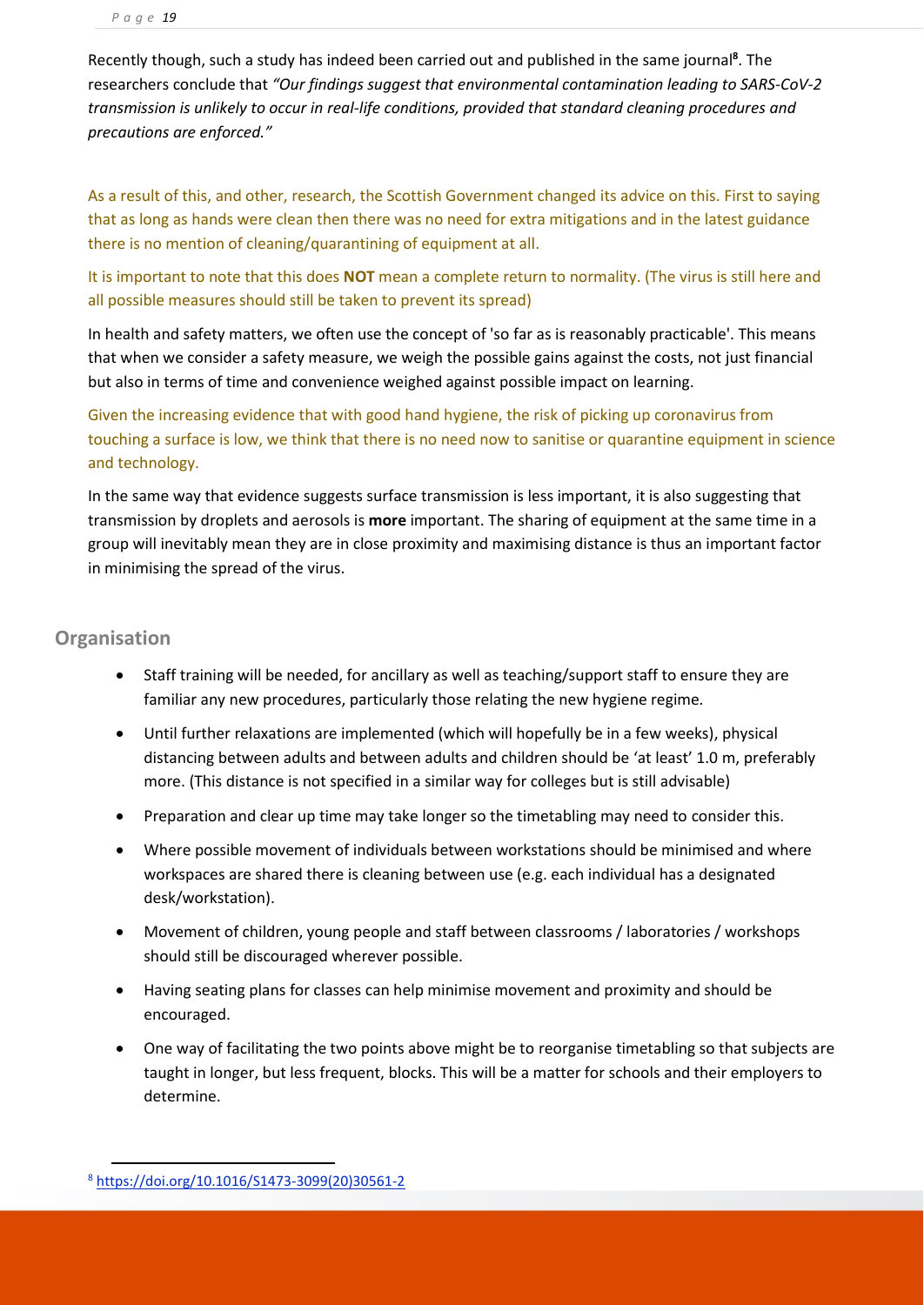• It may be that as a part of the protective arrangements, a system will be put in place where learners stay in one classroom and the teachers move around instead. This, of course, creates issues for practical work that will need to be addressed:

Practical work should only be done, as always, after an appropriate risk assessment. A nonlab/workshop space will limit the nature of practical work that can be done but not eliminate it. For instance, simple circuit work, use of microscopes or some microscale chemistry can, with a little preparation, readily be done in a non-lab setting. Workshop activities in technology may be rather trickier in a non-workshop setting though.

## **Revised lab/workshop rules**.

There will probably need to be some revision of normal lab/workshop rules. Further restrictions on getting up and moving around. Minimise sharing of e.g. pencils etc. These will need to be circulated to learners before they come into school and displayed prominently in each classroom.

Procedures will need to be put in place to deal with learners who fail to observe the new protocols (e.g. will not keep their distance, will not wash hands etc.).

Procedures will also be needed for issues like illness in class, dealing with accidents.

There will also need to be procedures in place, on a whole school basis, for toilets. When can learners go? Supervision to ensure no mixing etc.

## **Outdoor Learning**

- While the weather remains good, outdoor learning may be something worth looking at in more detail. While more particularly suitable for younger learners outdoor learning for older age-groups is certainly something that could be looked at. How learning and teaching is adapted for an outdoor environment should also be considered.
- Education Scotland provides a summary of outdoor learning resources which can support schools and practitioners in taking more learning out of the classroom. [\(https://education.gov.scot/improvement/learning-resources/a-summary-of-outdoor-learning](https://education.gov.scot/improvement/learning-resources/a-summary-of-outdoor-learning-resources/)[resources/](https://education.gov.scot/improvement/learning-resources/a-summary-of-outdoor-learning-resources/) )
- The Outdoor Learning Directory provides links to a variety of resources that can be filtered by subject area and curriculum level [\(https://outdoorlearningdirectory.com/\)](https://outdoorlearningdirectory.com/)
- The Teaching Learning Outdoors [\(https://professionallearning.education.gov.scot/learn/learning](https://professionallearning.education.gov.scot/learn/learning-activities/teaching-learning-outdoors/step-1/)[activities/teaching-learning-outdoors/step-1/\)](https://professionallearning.education.gov.scot/learn/learning-activities/teaching-learning-outdoors/step-1/) and Supporting Learning Outdoors [\(https://www.sapoe.org.uk/courses/supporting-learning-outdoors/\)](https://www.sapoe.org.uk/courses/supporting-learning-outdoors/) professional learning courses are available free to all teachers and support staff.
- Specialist outdoor educators from organisations supporting outdoor learning can also provide advice, training and information, and can work alongside school staff.
- A map of outdoor education providers is available [\(https://nnolscotland.blogspot.com/2020/08/map-of-outdoor-learning-and-play.html\)](https://nnolscotland.blogspot.com/2020/08/map-of-outdoor-learning-and-play.html) as well as a directory of residential providers [\(https://education.gov.scot/media/p43ojdtg/ol-contact](https://education.gov.scot/media/p43ojdtg/ol-contact-directory.pdf)[directory.pdf\)](https://education.gov.scot/media/p43ojdtg/ol-contact-directory.pdf) - some of whom may be able to provide advice and support to schools. Further support can be accessed through the Scottish Advisory Panel for Outdoor Education who will be able to put school staff in contact with their local authority outdoor learning lead.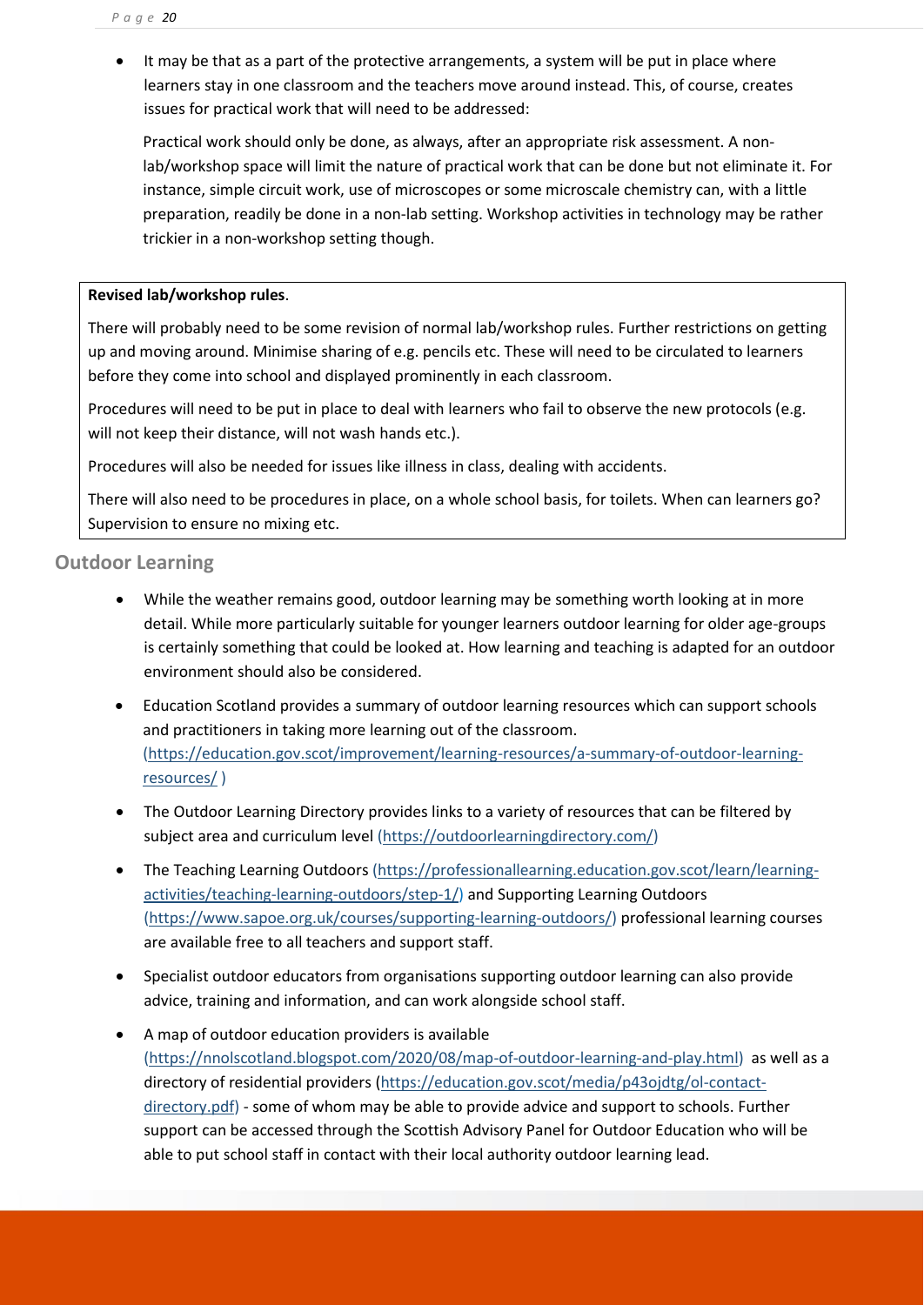• Support and guidance on in relation to off-site outdoor learning (to be planned in reference to the most up-to-date Scottish Government offsite visits guidance) can be found on the Going Out There framework. [\(https://www.goingoutthere.co.uk/\)](https://www.goingoutthere.co.uk/)

Further advice about outdoors learning in sciences and technologies can be found here:

- o [https://www.ase.org.uk/system/files/Grimshaw%20et%20al\\_0.pdf](https://www.ase.org.uk/system/files/Grimshaw%20et%20al_0.pdf)
- o <https://www.stem.org.uk/news-and-views/opinions/teaching-secondary-science-outside-classroom>
- o <https://www.weareteachers.com/outdoor-science/>

## **Remote learning**

There are circumstances in which this will still be important:

- If there is another significant 'wave' that results in schools having to be closed again. This is unlikely but cannot be ruled out.
- If learners are having to self-isolate after a positive test. Or indeed if they are unable to attend school for other reasons.
- If teachers need to self-isolate for similar reasons to those above
- To enhance learning, assist learners catch-up etc.

This being the case, sciences and technologies departments should try to make sure that they develop their skills in this area as much as possible. In each department, there is likely to be at least one person who has developed quite high-level, relevant skills and it would be helpful if the department could arrange to share this expertise to upskill all.

## <span id="page-20-0"></span>*What else SSERC is doing?*

- As well as issuing regular updates of guidance documents, we will be available to offer bespoke advice to schools and colleges to assist them with issues they have that may be particular to their establishments.
- We have produced numerous videos and other resources to help support remote teaching. This can be found at [\(https://www.sserc.org.uk/subject-areas/sserc-home-learning/\)](https://www.sserc.org.uk/subject-areas/sserc-home-learning/)
- Our reconfigured courses, in addition to offering the training that is core to them, will also seek to support home/remote learning by modelling good practice and offering advice based on our experiences with distance learning.

# <span id="page-20-1"></span>*Wider School issues*

Such issues are outwith the remit of this document.

The latest government guidance that covers schools in the wider context can be found here. <https://www.gov.scot/publications/coronavirus-covid-19-guidance-on-reducing-the-risks-in-schools/>

Here you will find advice on general school issues, including ones that will impact on the sciences and technologies such as:

• Cleaning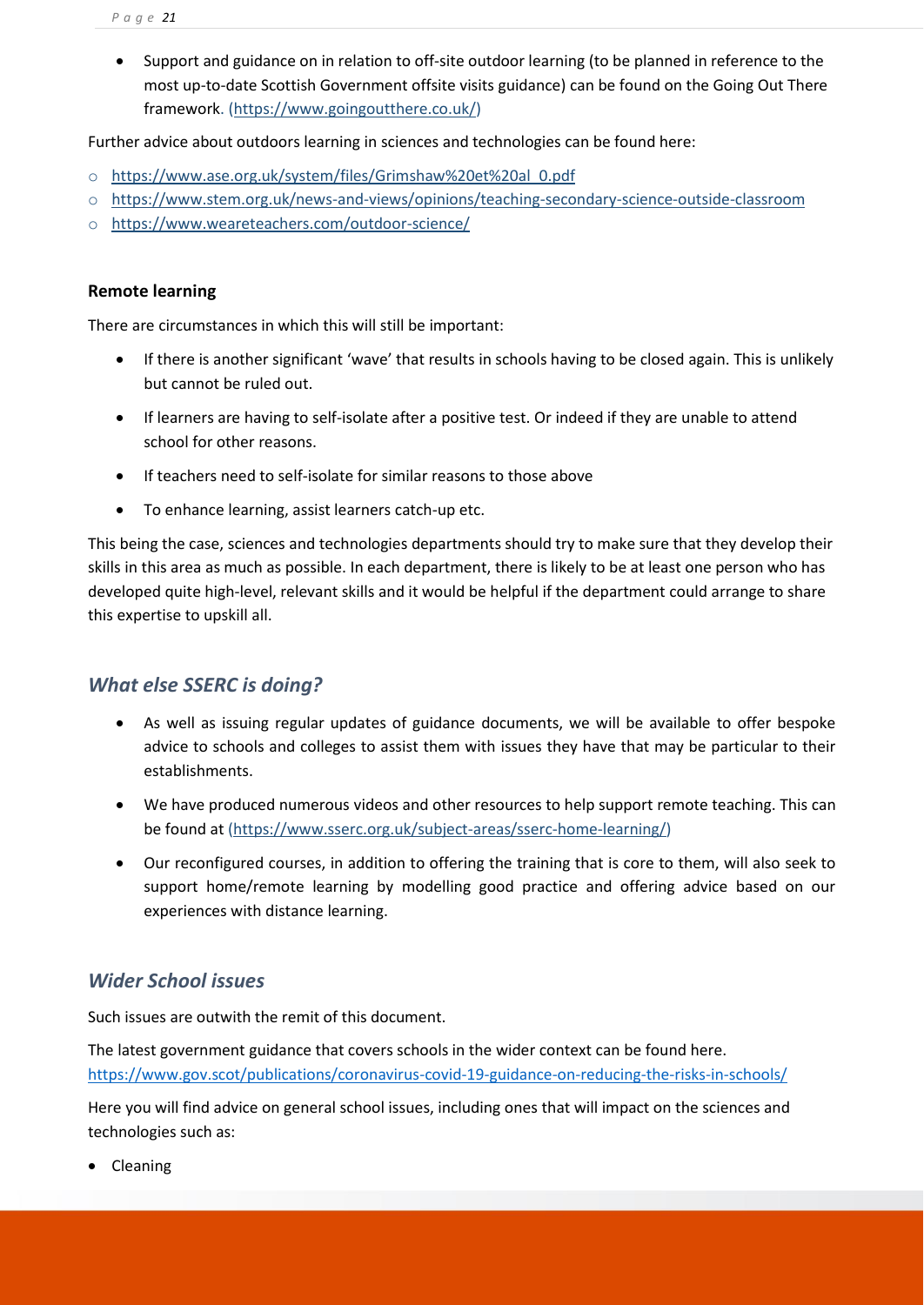- Travel
- Potential infection
- and much more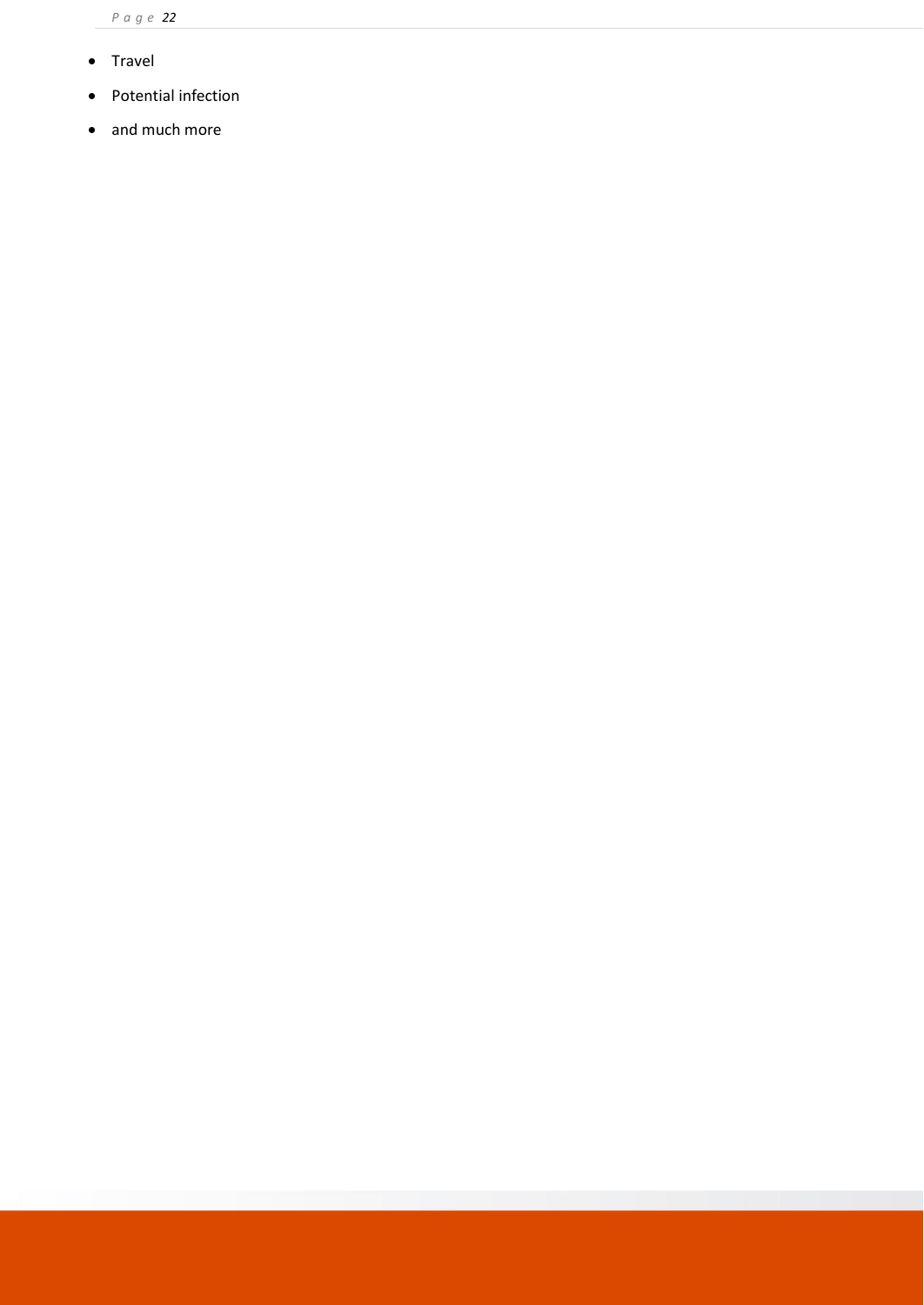## <span id="page-22-0"></span>**Frequently Asked Questions**

## **Newer FAQs will be added at the** end **of this section – No updates for this edition.**

#### **Older FAQs that are no longer relevant have been removed**

#### **What about alcohol gel and practicals?**

While they **can** be a fire risk in the lab, the risk in normal use is very low. There should be no problems as long as care is taken not to expose to any source of ignitions until all fumes have dispersed and there is no trace of anything left on the learners hands.

#### **What about air conditioning? Is there a danger that moving the air around like this can spread the virus?**

If the air conditioning is taking in air from outside there is little problem. If it is a self-contained system that is simply recirculating air within the same room then it does create a marginally higher risk but there will still be a significant level of dilution. For airborne infection proximity seems to be the most important factor.

HSE announced (June 23<sup>rd</sup> 2020). The risk of air conditioning spreading coronavirus (COVID-19) in the workplace is extremely low.

However, they do suggest that '*. . . if you use a centralised ventilation system that removes and circulates air to different rooms it is recommended that you turn off recirculation and use a fresh air supply.'*

## **Most of the schools in our area have been issued with huge quantities of hand sanitiser - 1750 litres in my school! What are your recommendations for where we should be storing this?**

We are currently (7the August) investigating further but unless there has been an exemption put in place (possible but we are not aware of one) then if the hand sanitiser is alcohol based then it is a flammable liquid and thus, under the requirements of DSEAR, need to be stored as such. These quantities obviously create problems for a school.

A better option would be for the council to see about storing it centrally – as they will be able to find suitable storage more easily – and send it out in smaller quantities.

Even so, there will still need to be suitable storage on site. So either a room will need to be converted to a flammable store (possible a little used toilet could be adapted as it already has ventilation) or one or more flammable cabinets will need to be purchased and positioned in a suitable place. The details will depend on how much is stored on the premises at any one time.

This is, however, like all Health and Safety issues, a matter for the employer. So the school should contact their Local Authority and raise the issue with them.

#### **Disinfectant concentration**

There have been numerous questions about this:

#### **Milton's**

Milton have changed their guidance on dilution when their products are being used for disinfecting Covid-19. Rather than the general figures stated on the packet/bottle, you would use the following.

- Fluid: 60ml fluid per litre of cold water
- Tablets: 2 tablets per litre of cold water.

Milton on their website suggest a contact time of 15 minutes.

#### **Bleach**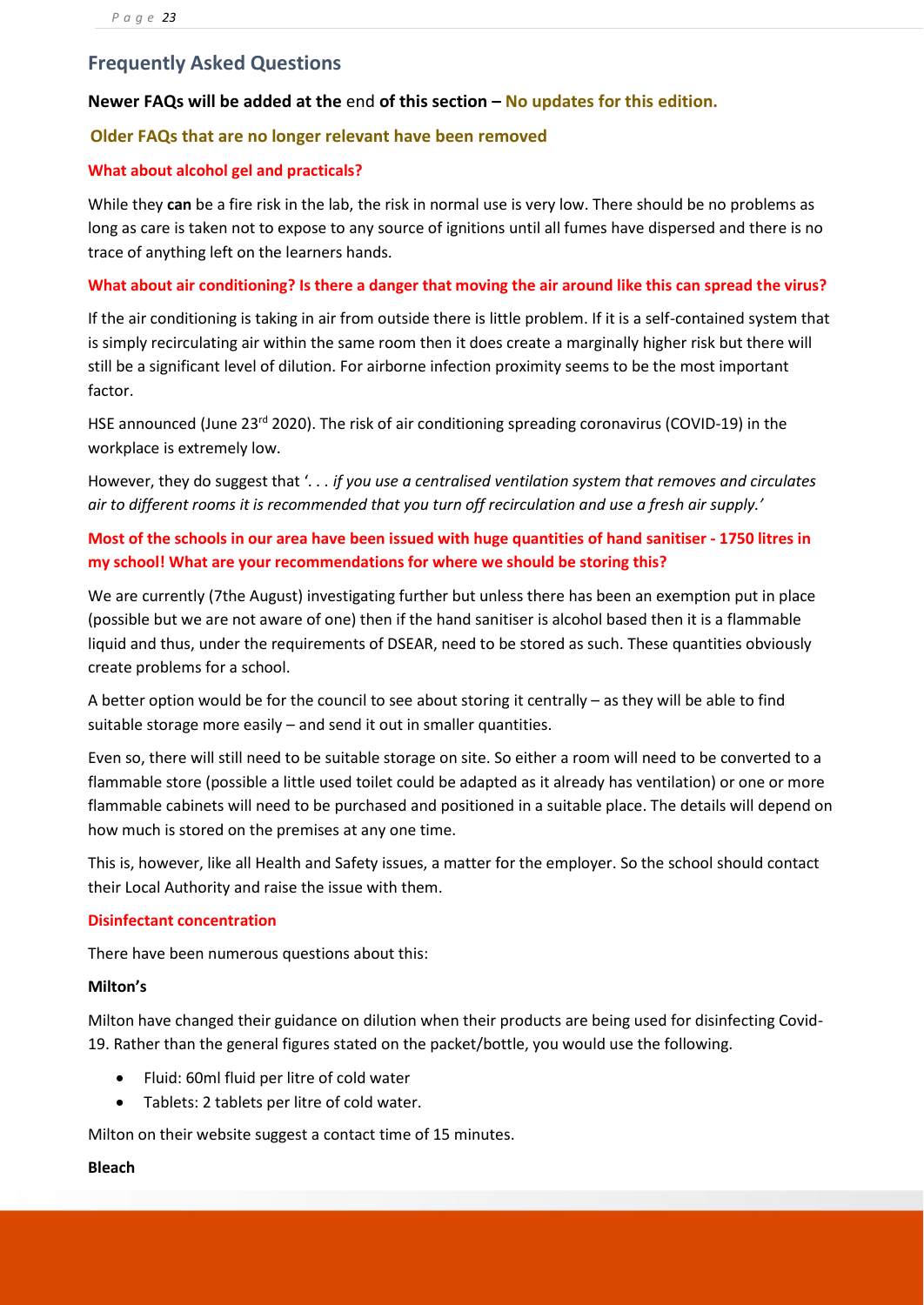The WHO recommends a 1:100 dilution of bleach that is 5%. Research published in the Lancet Microbe suggest that this concentration will 'kill' the virus in under 5 minutes. (The revised figures for Milton's fluid, which is chemically similar, are about this concentration as well) However, it seems that many bleaches sold in the UK are a lower concentration, 1-1.5%.

So in order to get to the 0.05% dilution that is suitable you will need to dilute as follows

- 1 part 5% bleach + 99 parts cold water\* OR
- 1 part 1% bleach + 19 parts cold water
- (for other concentrations, calculate as appropriate)

#### **Contact time**

Milton suggest 15 minutes for their product but the lancet paper suggests that a similar dilution of bleach will be effective in under 5. If there is time, it is probably prudent to leave for 15 but the evidence suggests that a shorter exposure will not be a problem.

## **Thick v Thin bleaches**

There is no difference in effectiveness as far as the ingredients are concerned but the thick bleaches tend to be higher in sodium Hypochlorite.

- Thin Bleach £0.19 per litre 1%
- Thick Bleach £0.52 per litre 4.6%

\* To be absolutely certain of having the right level of available chlorine, you should dilute a 4.5% bleach 1+89 rather than 1+99 but given that this will be a concentration of 0.046% rather than 0.05, very close, then leaving it for, say, 10 minutes rather than 5 should guarantee effectiveness.

Thick bleach has various additives, the main function of which is to help it stick to vertical surfaces like lavatory pans, for long enough to be effective This is not relevant for our purposes.

The thick bleach will work out more economical but be careful diluting it – as it contains surfactants, it is best to add the bleach to the water and stir gently rather than the other way round – that will result in less foam being produced.

#### **Incompatibilty**

Do not mix bleach (or Milton's) with other products as toxic chlorine can be produced.

Be careful of using these, or any other chlorine-based disinfectants on coloured items, especially cloth as it can get bleached. Bleach can also corrode metals, even stainless steel over time so be careful with any metal items.

## **Are alcohol-based sanitisers permitted in laboratories?**

We have heard suggestions that alcohol-based sanitisers should not ever be used in laboratories or workshops because of their flammability. We disagree.

As long as they are not used next to a source of ignition and time is allowed for the alcohol to evaporate from hands, we think the risk is not significant. Experiments at SSERC with alcohol-based gel soaked into paper tissue showed that it was very difficult to get it to light without it being extremely close to the flame. Caution should be observed but, used sensibly, we see no significant risk. Once the stock has been exhausted, it would perhaps be prudent to make the next purchase an alcohol-free formula but there is no reason to withdraw your current stock from use.

Regarding alcohol -free formulations - there are now several on the market that seem to be active against coronaviruses: mostly ones based on quaternary ammonium compounds. When assessing the overall risk, it